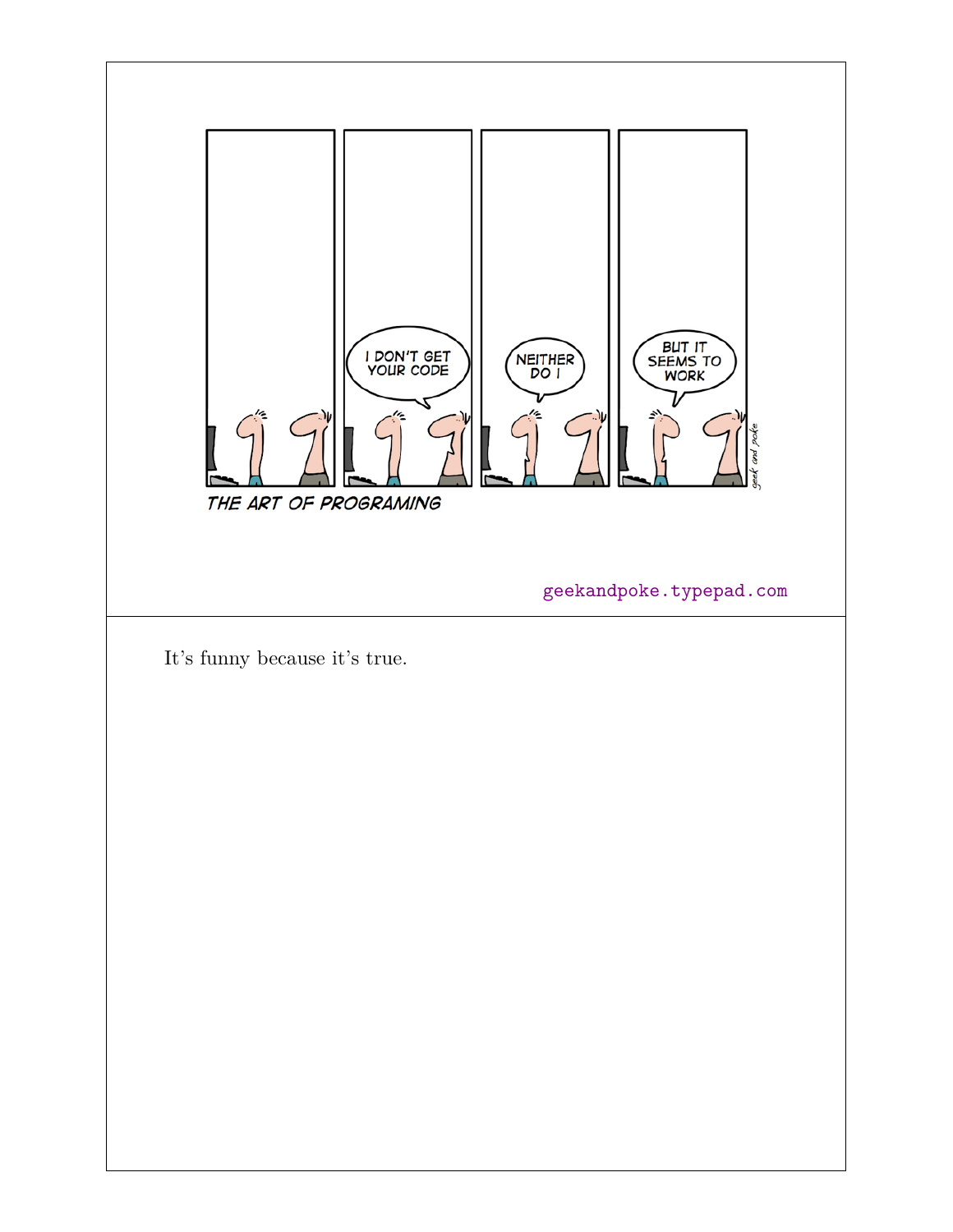#### Writing clear code Tools for Reproducible Research

#### Karl Broman

Biostatistics & Medical Informatics, UW–Madison

kbroman.org github.com/kbroman @kwbroman Course web: kbroman.org/Tools4RR

Clear code is more likely to be correct.

Clear code is easier to use.

Clear code is easier to maintain.

Clear code is easier to extend.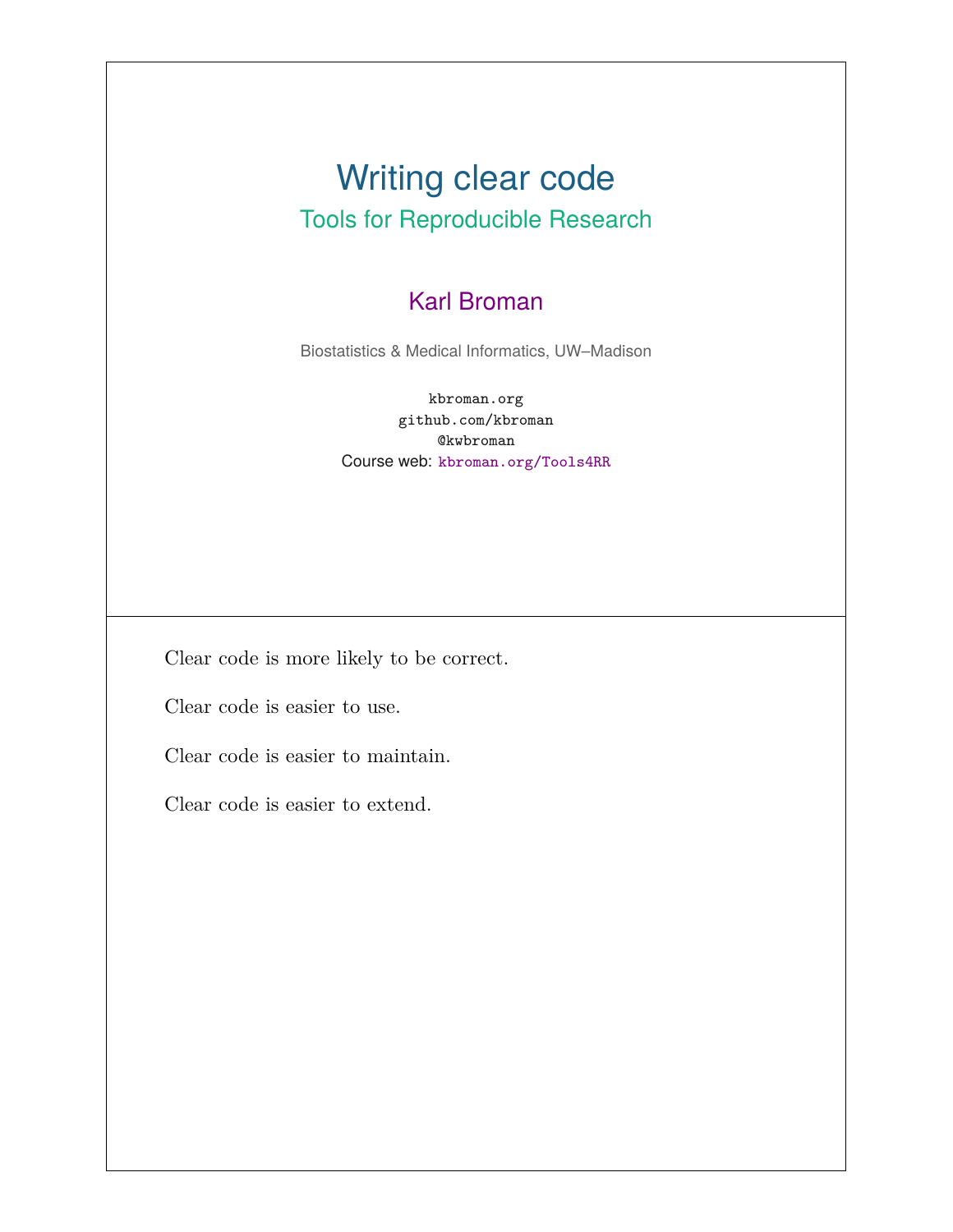## Basic principles

- $\triangleright$  Code that works No bugs; efficiency is secondary (or tertiary)
- $\triangleright$  Readable Fixable; extendible
- $\triangleright$  Reusable Modular; reasonably general
- ▶ Reproducible Re-runnable
- ▶ Think before you code More thought  $\implies$  fewer bugs/re-writes
- ▶ Learn from others' code R itself; key R packages

Our first goal should be to get the right answer.

But we also want to write code that we (and others) will be able to use again. Efficiency is way down on the list of needs.

Write clearly, and re-write for greater clarity.

Break things down into small, re-usable functions, written in a general way, but not too general. You want to actually solve a particular problem.

Step 1: stop and think.

Step 2: write re-usable functions rather than a script.

By reproducible/re-runnable, I mean: don't have a bunch of code from which you copy-and-paste in a special way.

3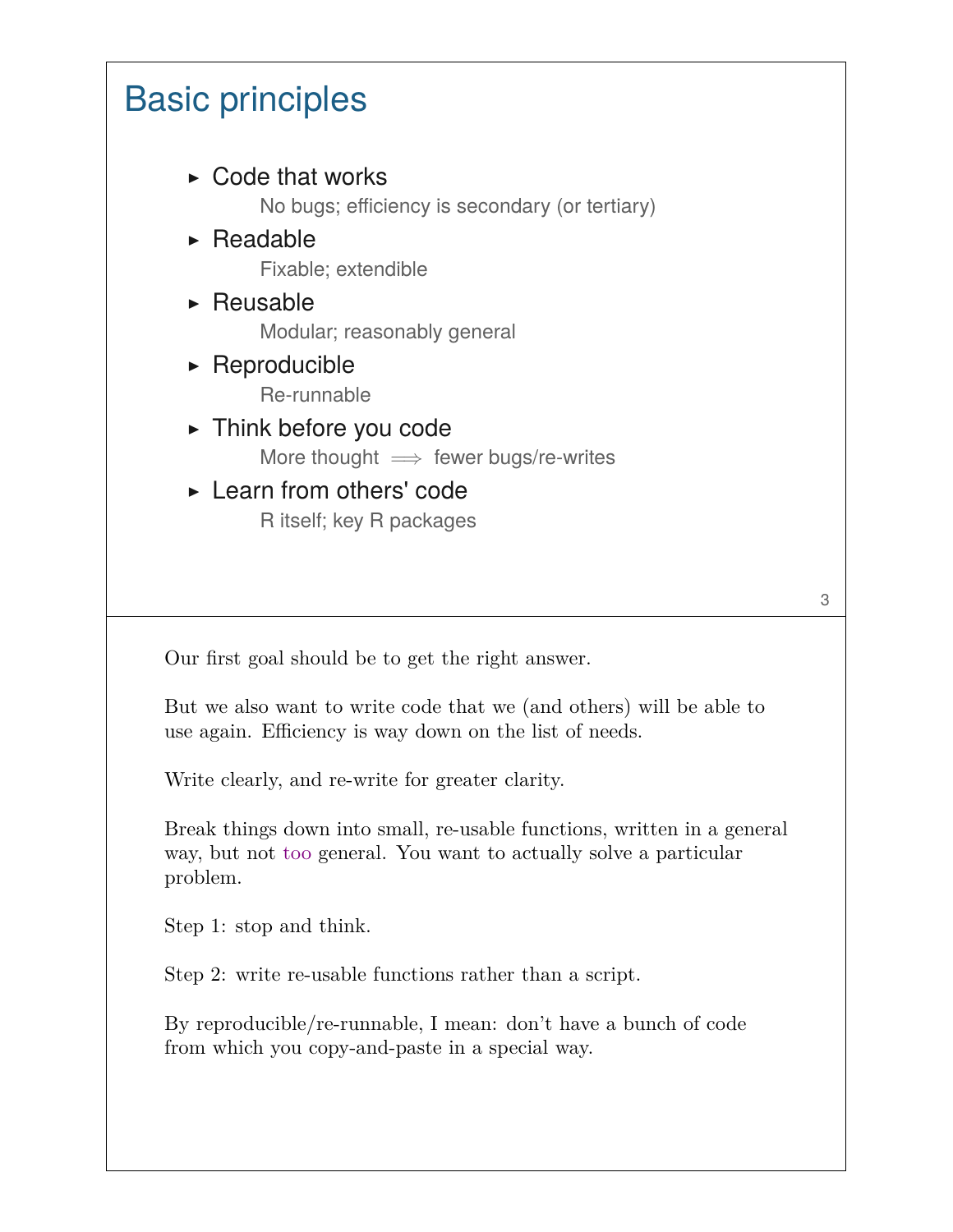#### Write programs for people, not computers

Wilson et al. (2014) PLoS Biol 12:e1001745

4

The computer doesn't care about comments, or style, or the naming of things. But users and collaborators (and yourself six months from now) will.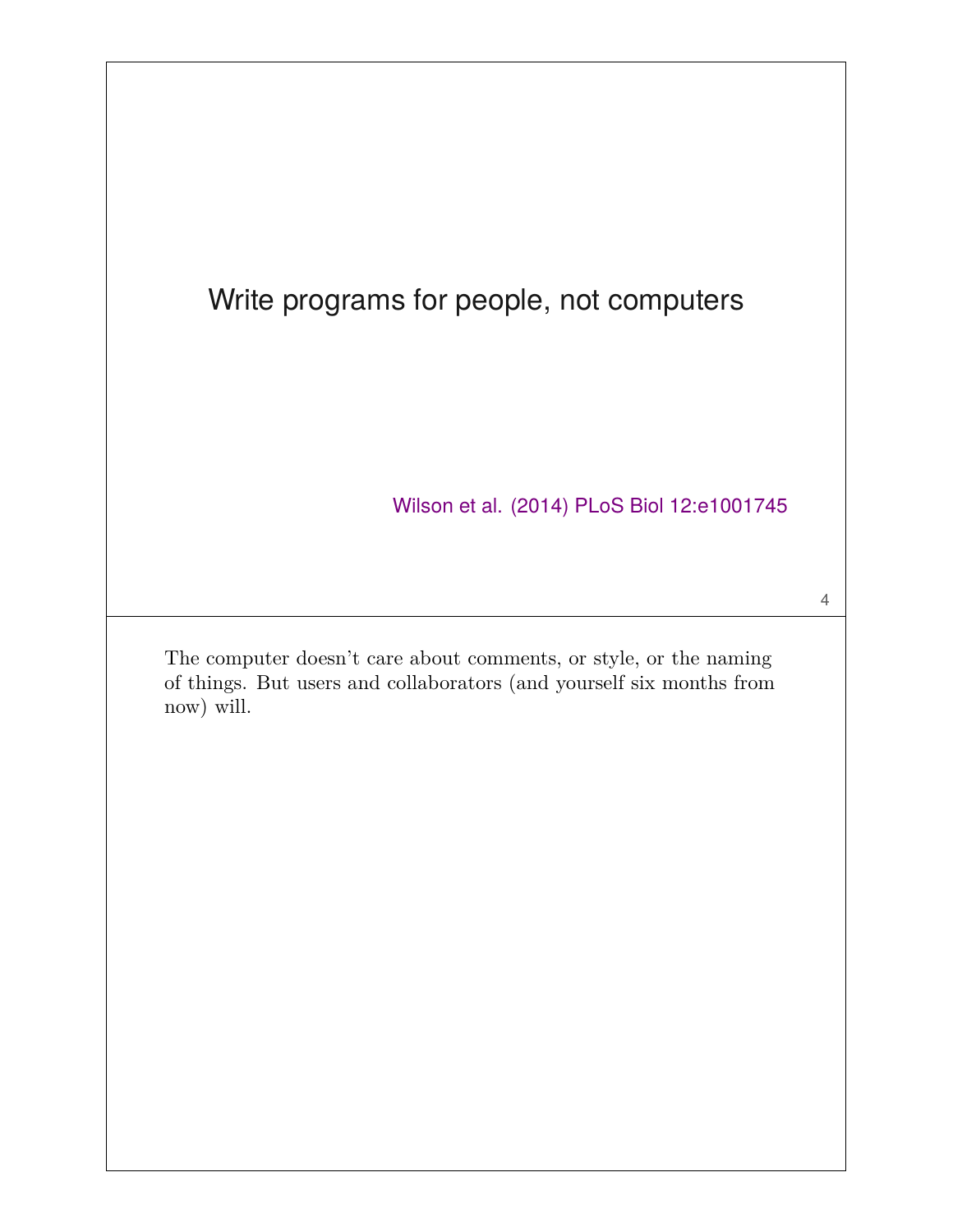#### Break code into small functions

```
get_grid_index <-
function(vec, step)
{
  grid <- seq(min(vec), max(vec), by=step)
  index <- match(grid, vec)
  if(any(is.na(index)))
    index <- sapply(grid, function(a,b) {
      d \leftarrow abs(a-b)wh \leftarrow which (d == min(d))if(length(wh) > 1) wh \leftarrow sample(wh, 1)
      wh
      }, vec)
  index
}
```
This is a bit of code that was originally part of a larger function.

Separated as a function, the code is more likely to be reused. And the smaller and more focused the function, the more likely you'll use it again.

Avoid having scripts that are long streams of code. Write functions. Give each function a single, focused task. Break long functions into pieces.

Comment on the input and output; ideally, these are obvious from the names.

What might be improved about this function?

5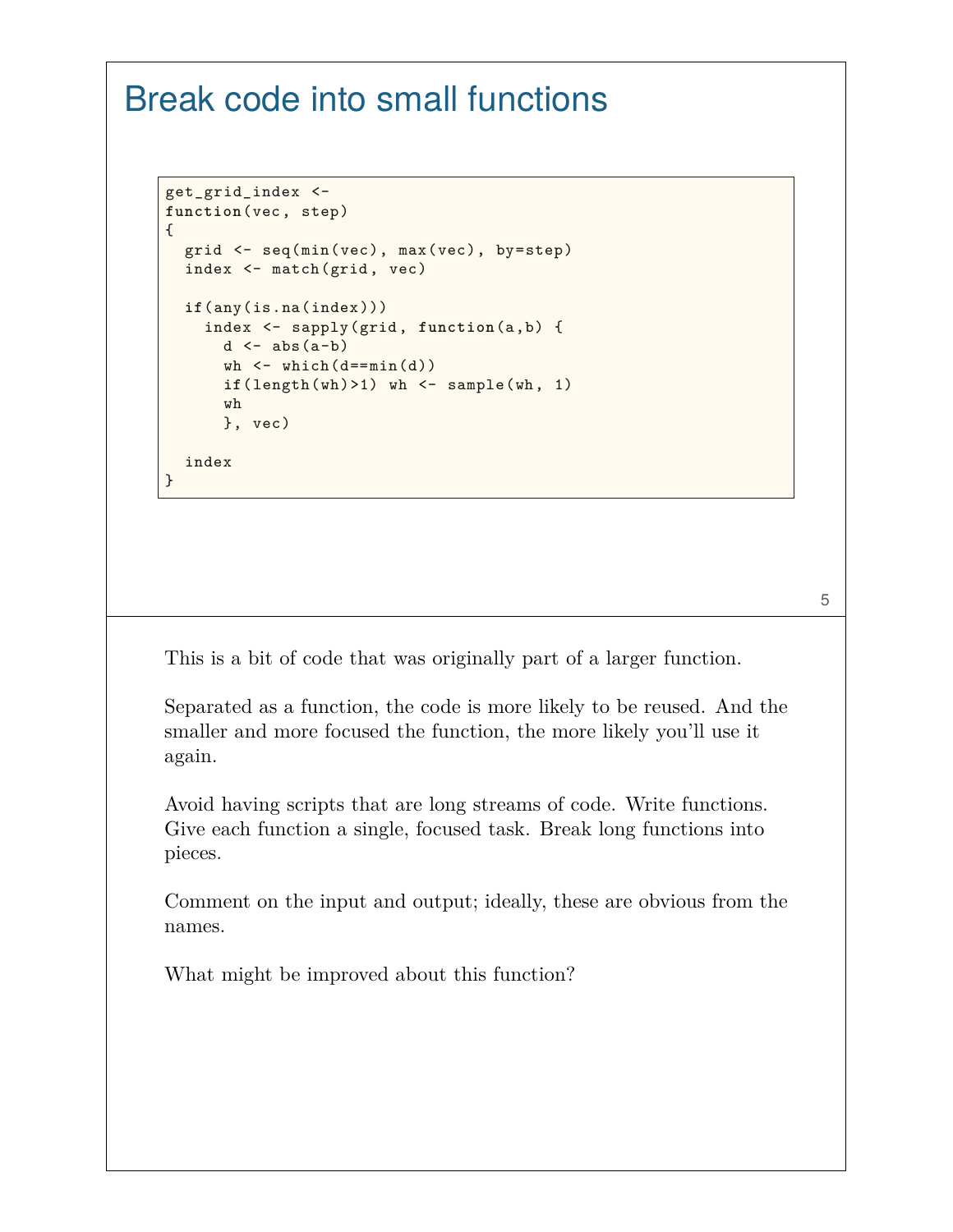#### Break code into small functions

```
sampleone <-
function(vec)
  ifelse(length(vec)==1, vec, sample(vec, 1))
get_grid_index <-
function(vec, step)
{
 grid <- seq(min(vec), max(vec), by=step)
 index <- match(grid, vec)
 if(any(is.na(index)))
    index <- sapply(grid, function(a,b) {
       d \leftarrow abs(a-b)sampleone(which(d == min(d)))}, vec)
  index
}
```
Ideally, a function does only one thing.

Pulling out the sampleone code as a separate function makes the body of get\_grid\_index a bit simpler.

6

Is the ifelse line clear? Would it be better to just write that function with if and else?

Could get\_grid\_index be improved further?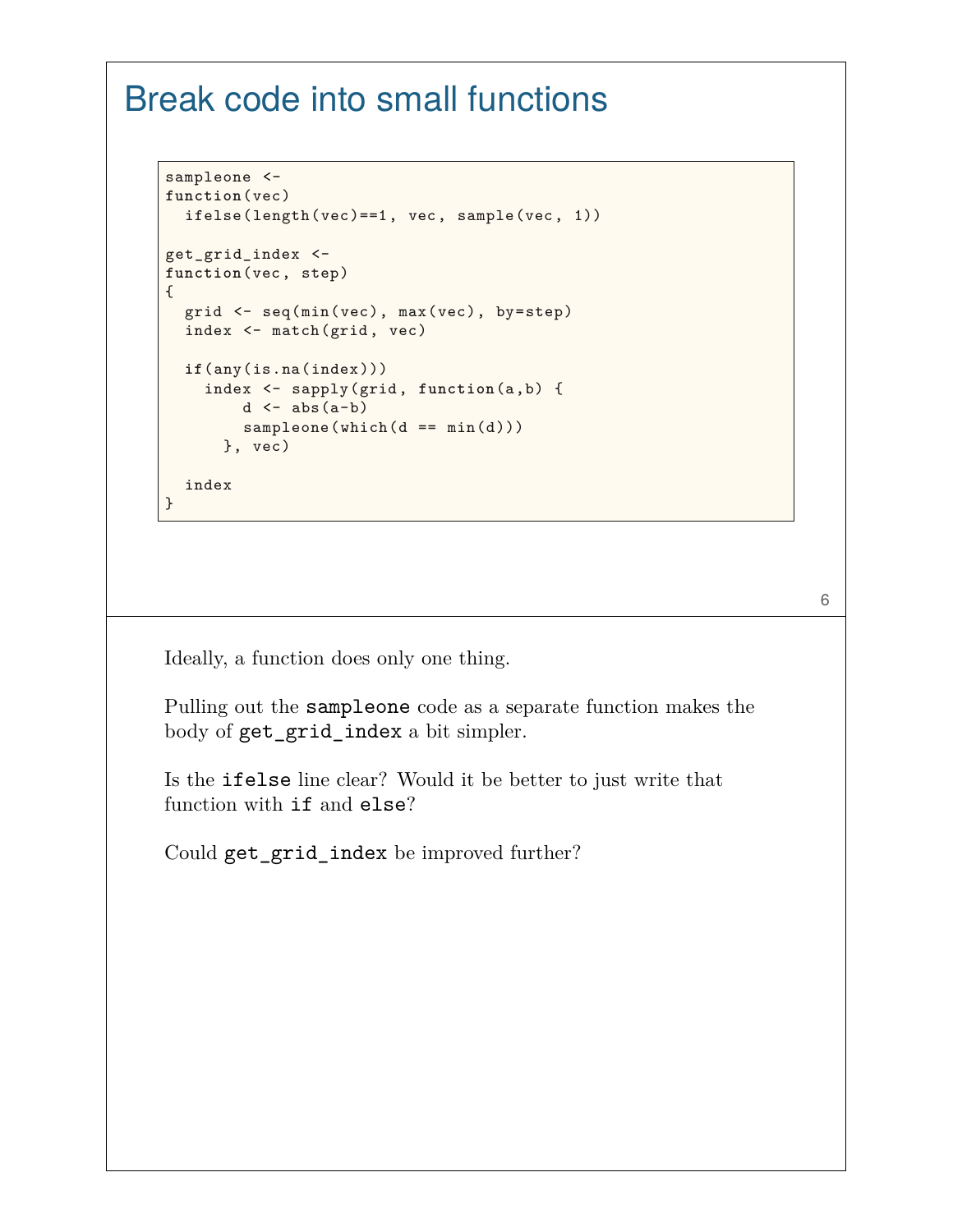#### Clarity over efficiency

```
sampleone <-
function(vec)
  ifelse(length(vec)==1, vec, sample(vec, 1))
get_grid_index <-
function(vec, step)
{
 grid <- seq(min(vec), max(vec), by=step)
  index <- match(grid, vec)
  if(any(is.na(index))) {
    for(i in seq(along=grid)) {
      d \leftarrow abs(grid[i] - vec)index[i] <- sampleone(which(d==min(d)))
    }
  }
  index
}
```
7

The use of sapply is a bit confusing and hard to follow. I think it's a bit more clear to use a **for** loop.

Whether apply-type functions are more readable or less readable depends on the complexity of the function that is applied but also on the experience of the reader.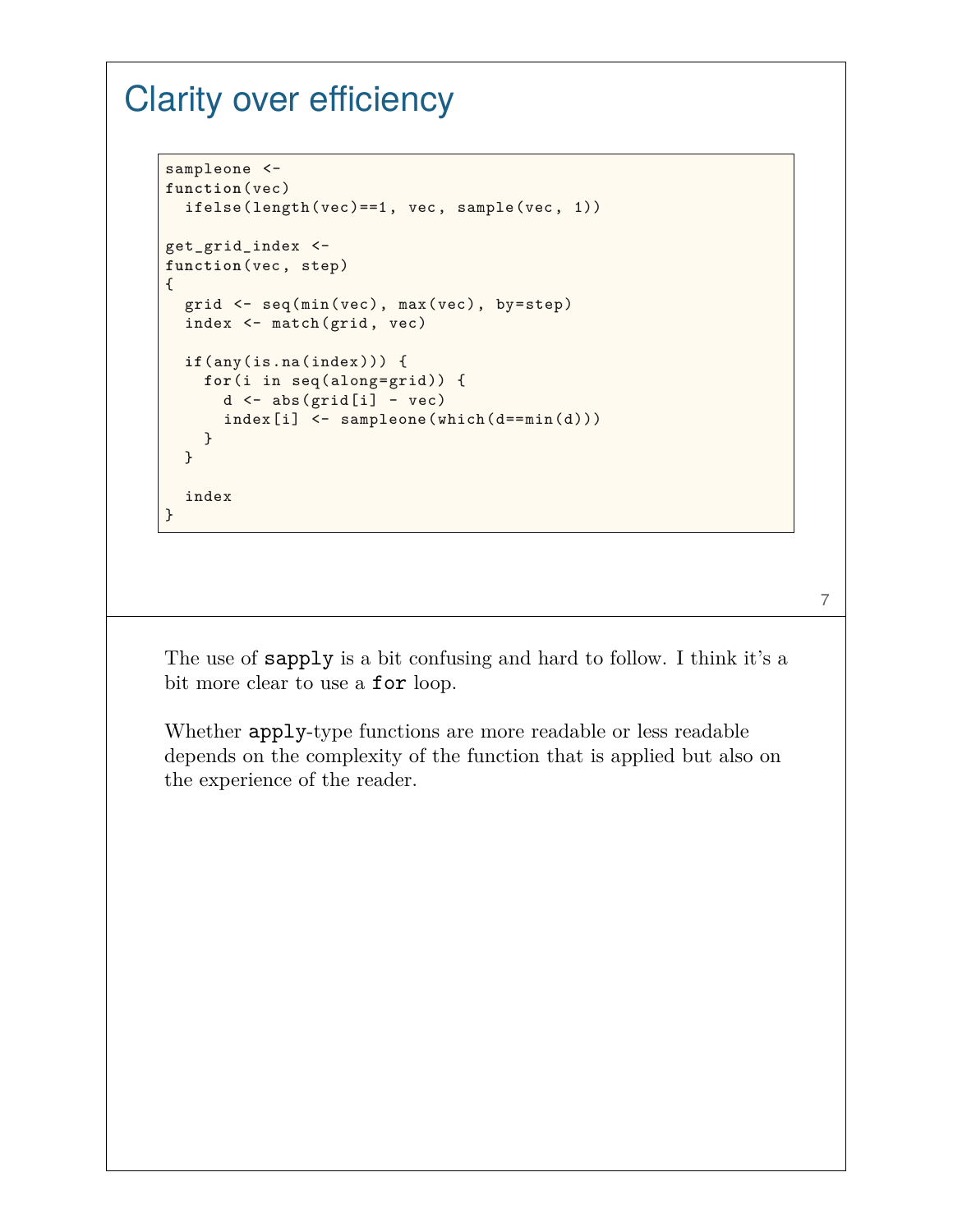#### One last change

```
sampleone <-
function(vec)
  ifelse(length(vec)==1, vec, sample(vec, 1))
get_grid_index <-
function(vec, step)
{
 grid <- seq(min(vec), max(vec), by=step)
 index <- match(grid, vec)
 missing <- is.na(index)
  if(any(missing)) {
    for(i in which(missing)) {
      d \leftarrow abs(grid[i] - vec)index[i] <- sampleone(which(d==min(d)))
    }
  }
  index
}
```
8

One last change: The loop really only needs to be over the parts of index that are missing.

Of course, I should also add a comment for each function, to explain the input and output.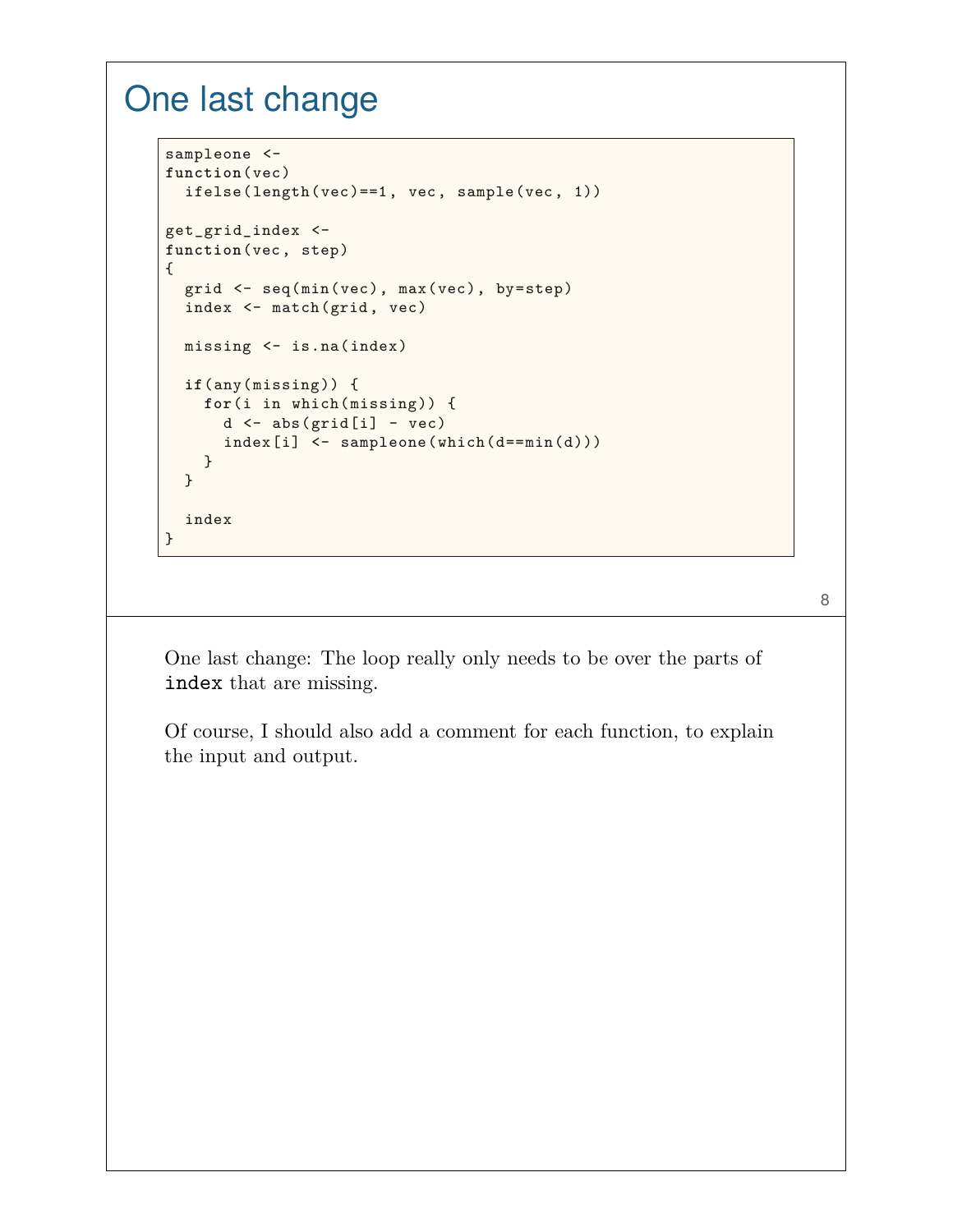## Another example

```
# rmvn: simulate from multivariate normal distribution
rmvn <-
function(n, mu=0, V=diag(rep(1, length(mu))))
{
 p <- length(mu)
  if(any(dim(V) != p))
    stop("Dimension problem!")
  D \leftarrow \text{chol}(V)matrix(rnorm(n*p),ncol=p) %*% D + rep(mu,each=n)
}
```
I'm often wanting to simulate from a multivariate normal distribution. It's not hard, but you have to remember: do you do Z %\*% D or D %\*% Z? And in any case, it's a lot easier to just write rmvn(n, mu, V).

9

Note the use of default values.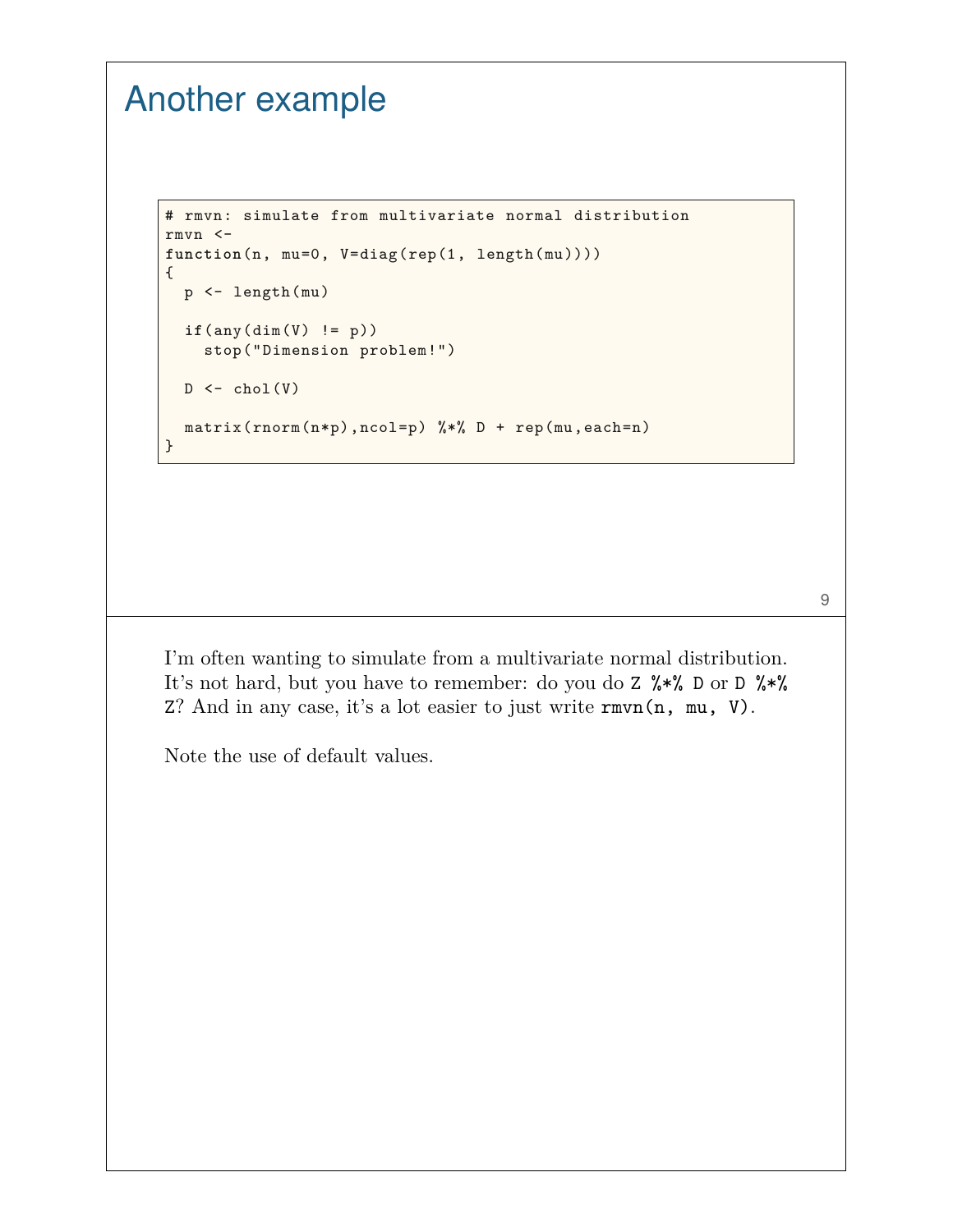#### Further examples

```
# colors from blue to red
revrainbow <-
function(n=256, ...)
 rev(rainbow(start=0, end=2/3, n=n, ...))# move values above/below quantiles to those quantiles
winsorize <-
function(vec, q=0.006)
\mathfrak{t}lohi <- quantile(vec, c(q, 1-q), na.rm=TRUE)
  if(diff(lohi) < 0)
    lohi <- rev(lohi)
  vec[!is-na(vec) & vec < lohi[1]] \leftarrow lohi[1]vec[!is.na(vec) &vec > 1ohi[2]] <- 1ohi[2]vec
}
```
10

If there's a bit of code that you write a lot, turn it into a function.

I can't tell you how many times I typed rev(rainbow(start=0, end=2/3, n=256)) before I thought to make it a function. (And I can't tell you how many times I've typed it since, having forgotten that I wrote the function.)

(And really, I should forget about revrainbow; such rainbow color scales are generally considered a bad idea.)

I learned about Winsorization relatively recently; it's a really useful technique to deal with possible outliers. It's not hard. But how much easier to just write winsorize()!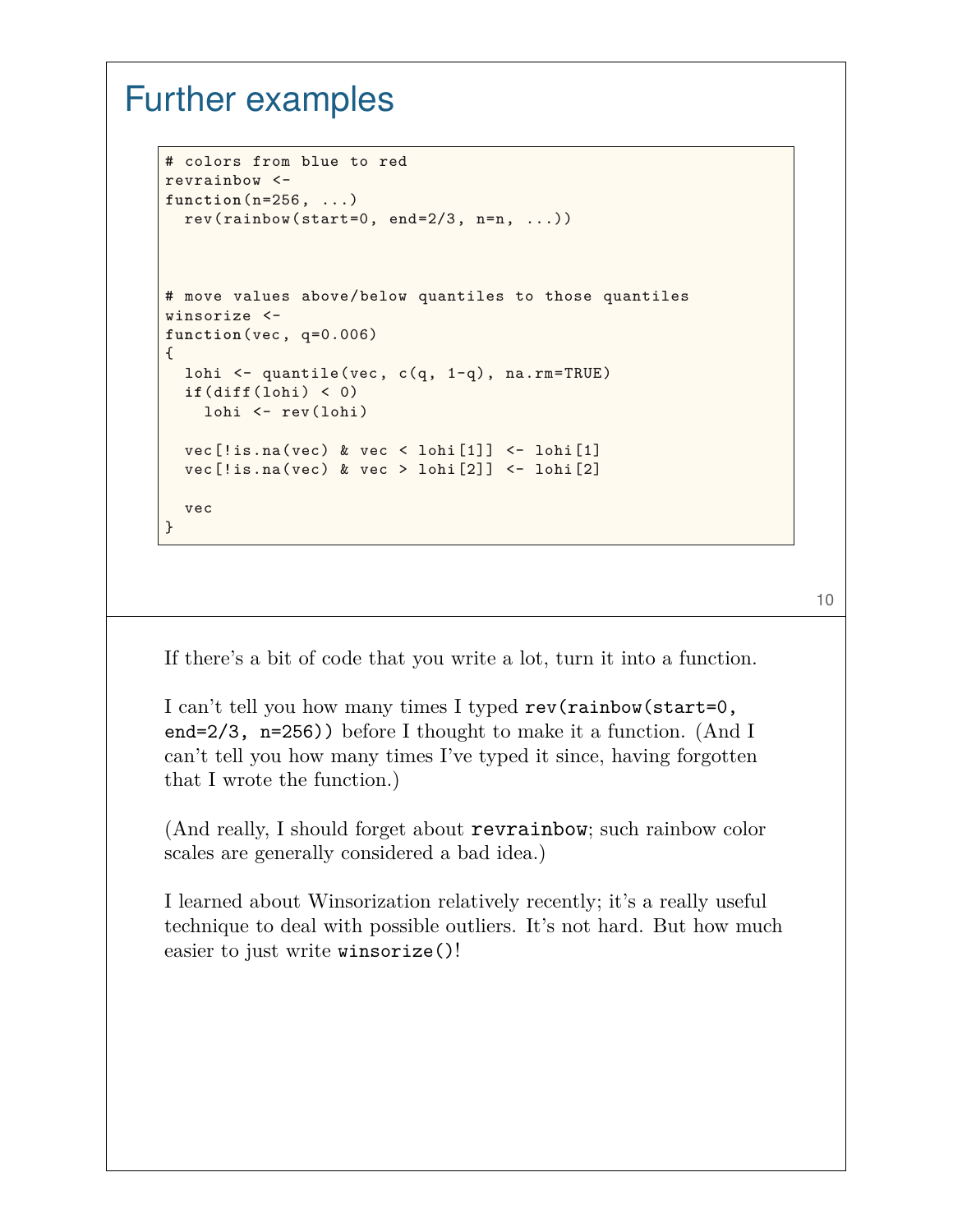

No long streams of code; rather, a short set of function calls.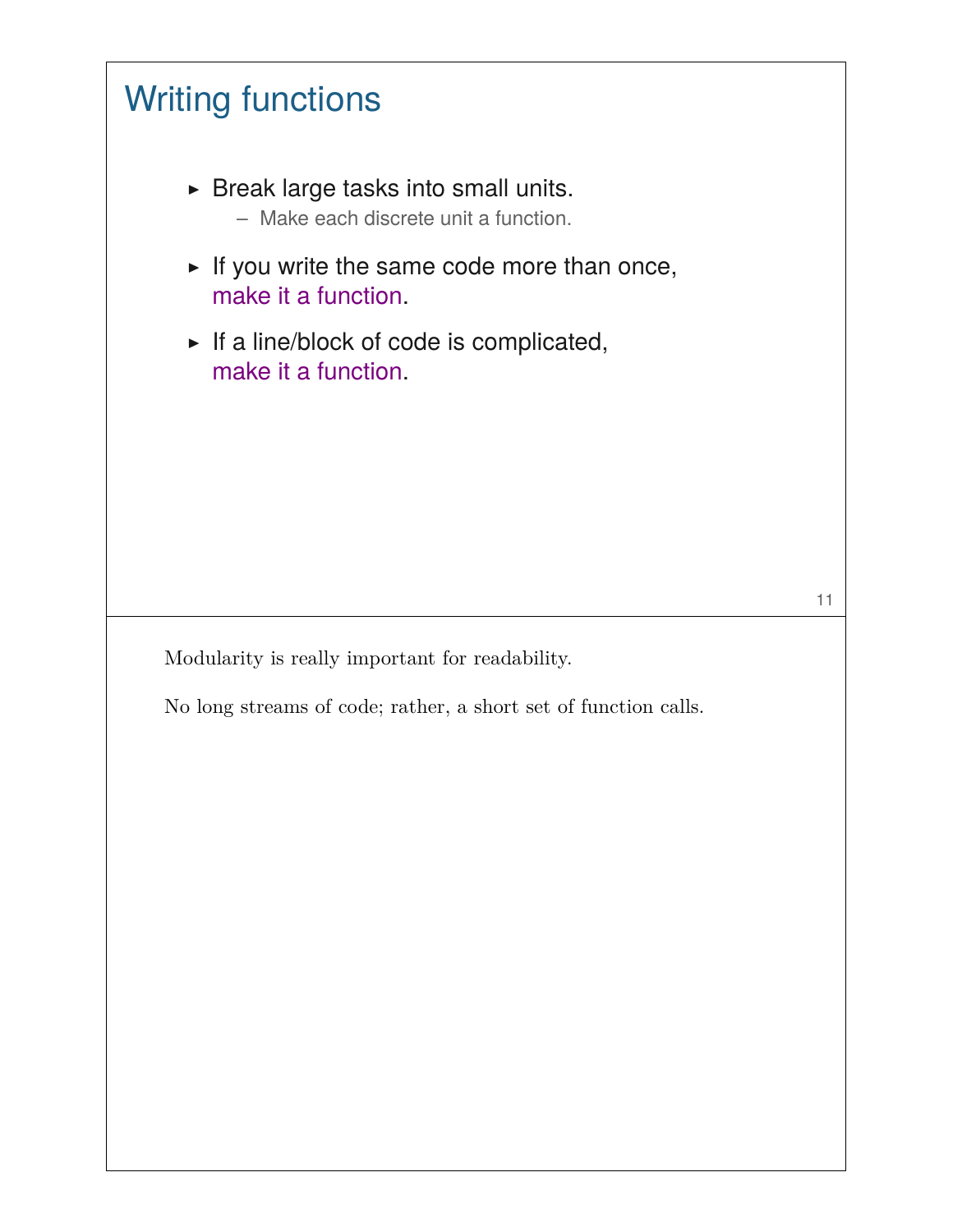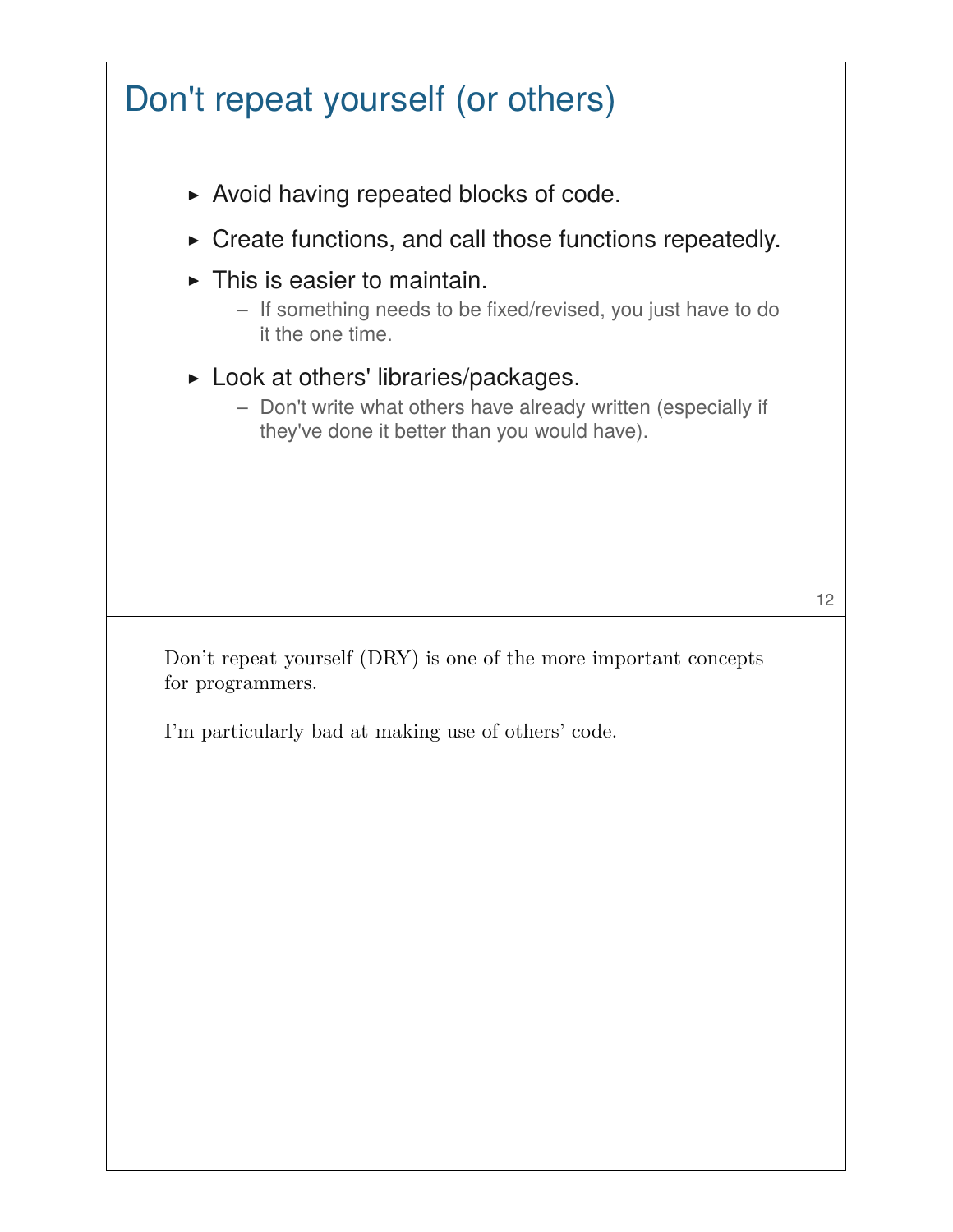

Don't make things too general, either. You want to actually solve your particular problem.

You don't want to have to edit the code for different data.

We will write scripts. But make them a bit more general by allowing command-line arguments to specify input and output file names. You can always include defaults, for your particular files. Even better is to have these specified in your Makefile.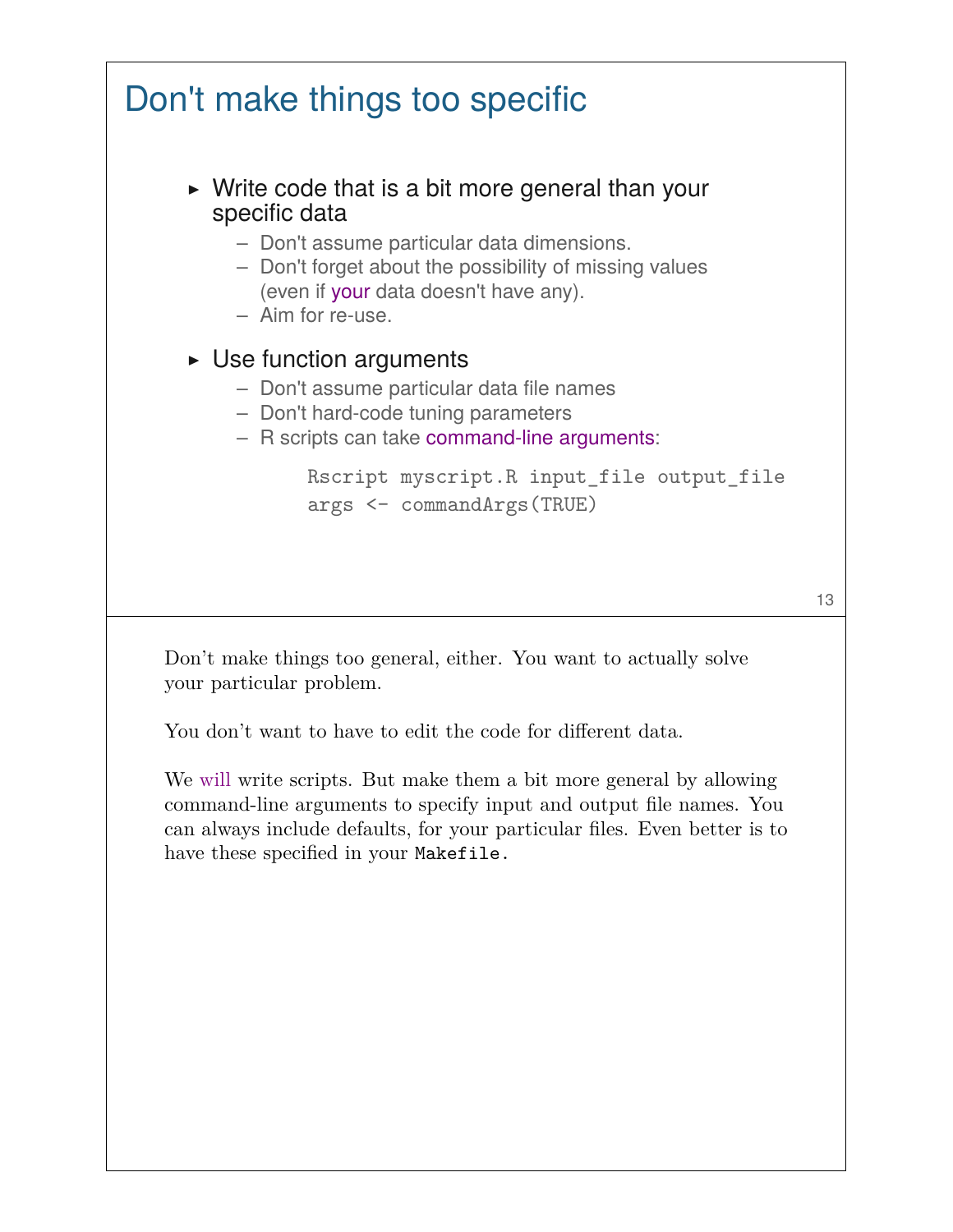## No global variables, ever!

- ▶ Don't refer directly to objects in your workspace.
- $\triangleright$  If a function needs something, pass it as an argument.
- $\triangleright$  (But what about really big data sets?)

Global variables make code unreadable.

Global variables make code difficult to reuse.

It turns out that, when you pass data into a function, R doesn't actually make a copy. If your function makes any change to the data object, then it will make a copy. But you shouldn't be afraid to pass really big data sets into and between functions.

14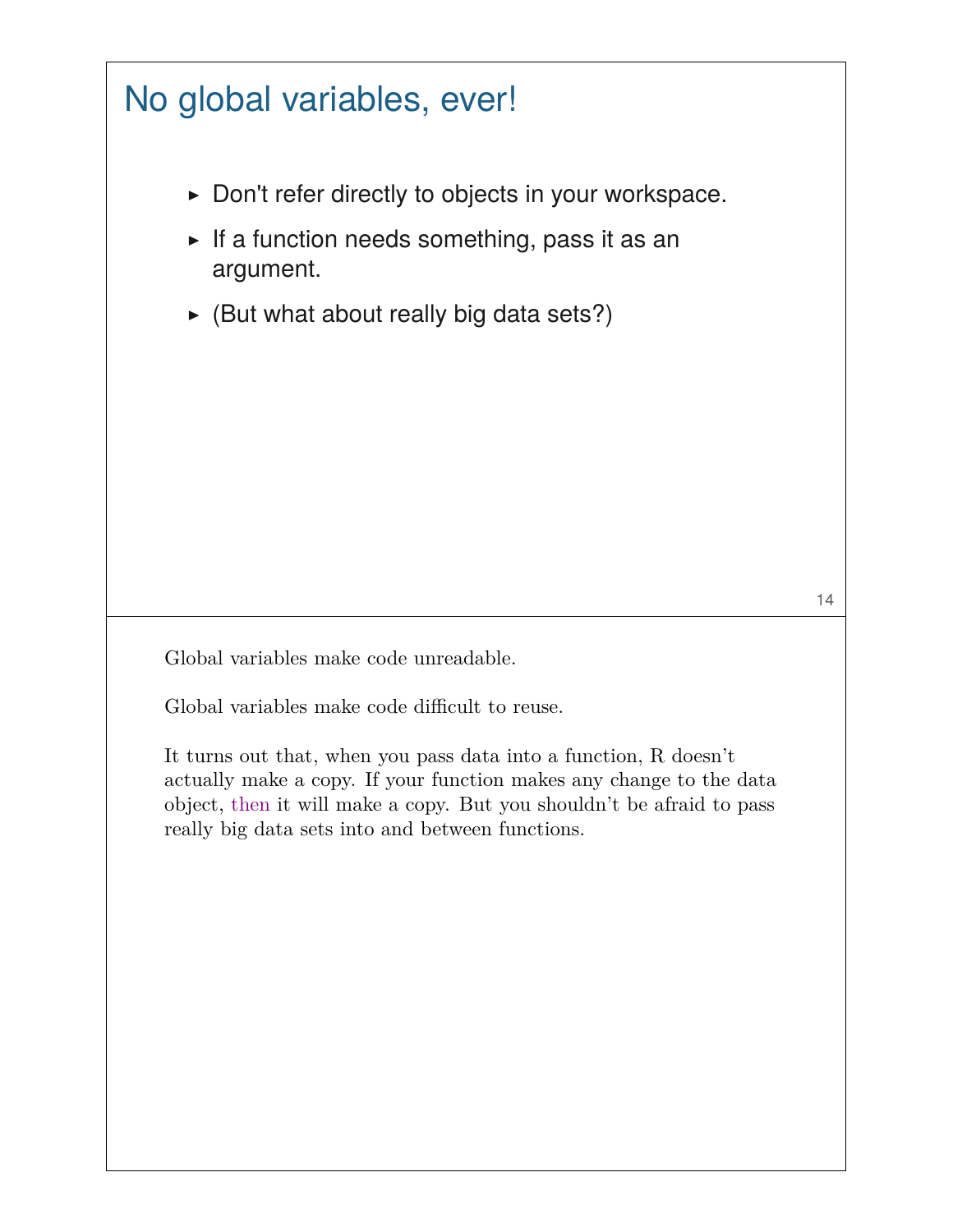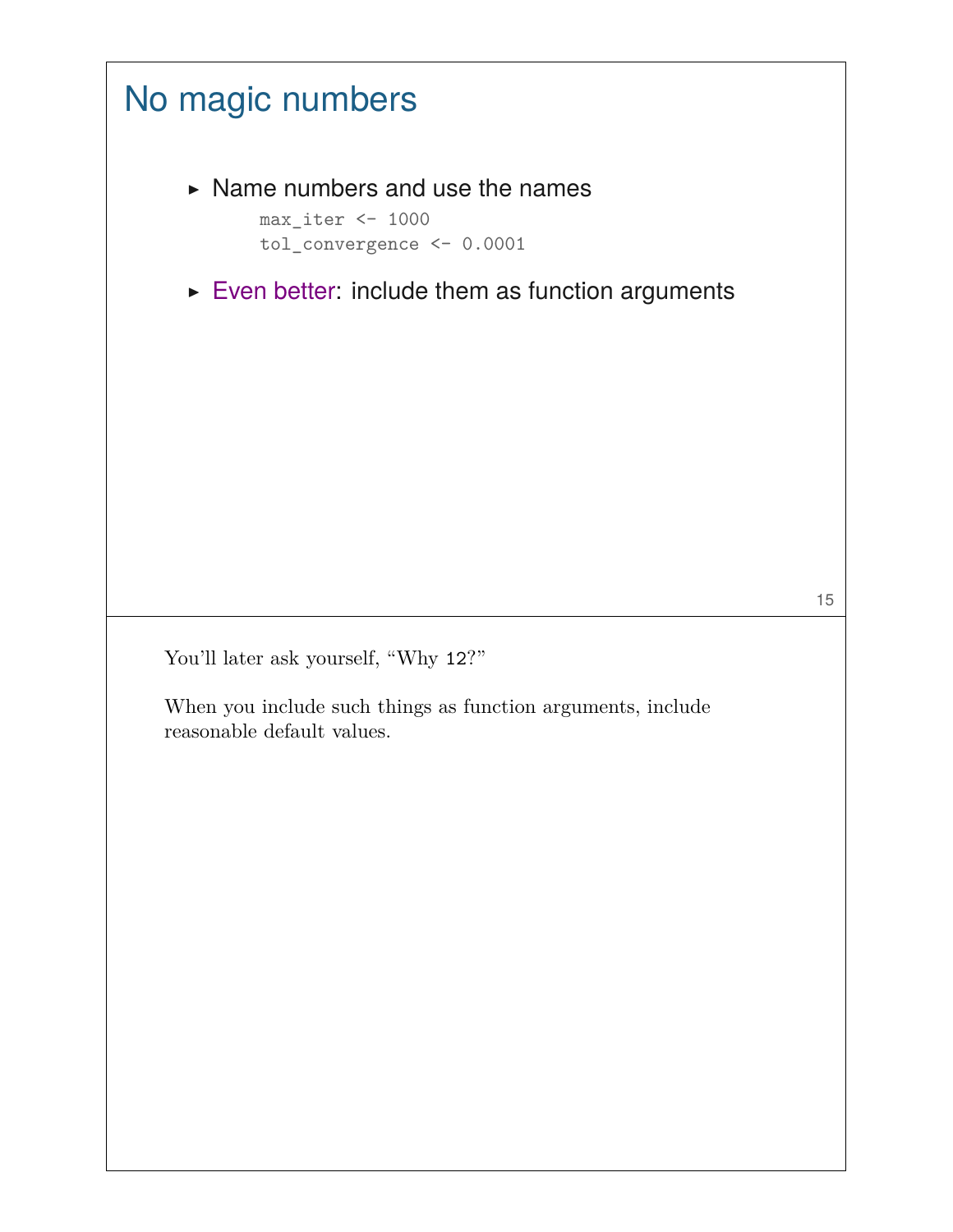## Indent!

```
# move values above/below quantiles to those quantiles
winsorize <-
function(vec, q=0.006)
{
lohi <- quantile(vec, c(q, 1-q), na.rm=TRUE)
if(diff(lohi) < 0)
lohi <- rev(lohi)
vec[!is.na(vec) & vec < lohi[1]] <- lohi[1]
vec[!is,na(vec) & vec > lohi[2]] <- lohi[2]vec
}
```
I taught part of a course on statistical programming at Johns Hopkins. It included a lecture like this one. Still, many students submitted their programming assignment flush left.

16

Most people recommend indenting by 4 spaces. Still, I prefer 2. (4 spaces are easier to track.)

Don't use tabs, as they get messed up when moving between computers.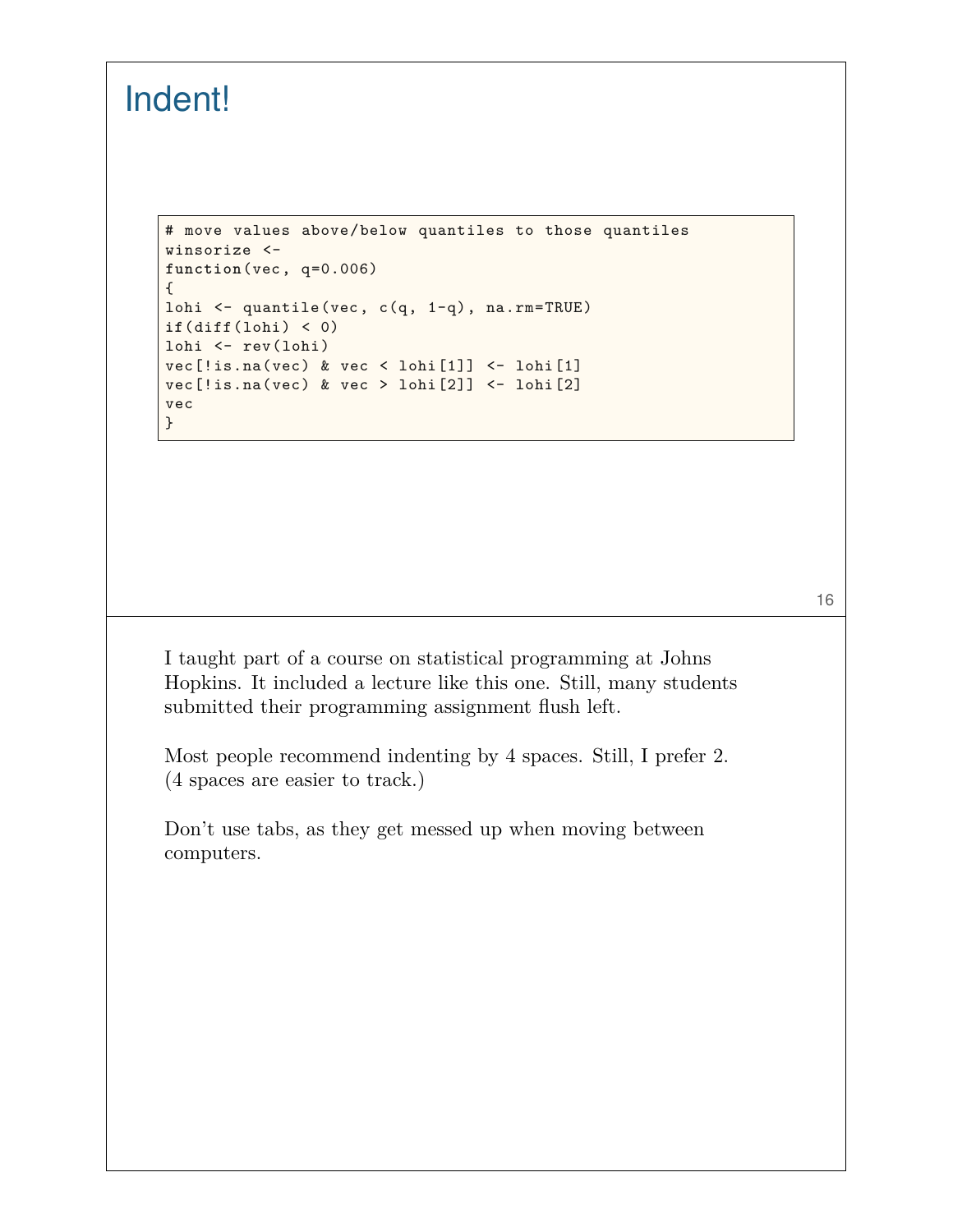## Use white space

```
# move values above/below quantiles to those quantiles
winsorize <-function(vec,q=0.006)
{lohi<-quantile(vec,c(q,1-q),na.rm=TRUE)
if(diff(lohi)<0)lohi<-rev(lohi)
vec[!is.na(vec)&vec<lohi[1]]<-lohi[1]
vec[!is.na(vec)&vec>lohi[2]]<-lohi[2]
vec}
```
17

The computer doesn't care about white space, but people do.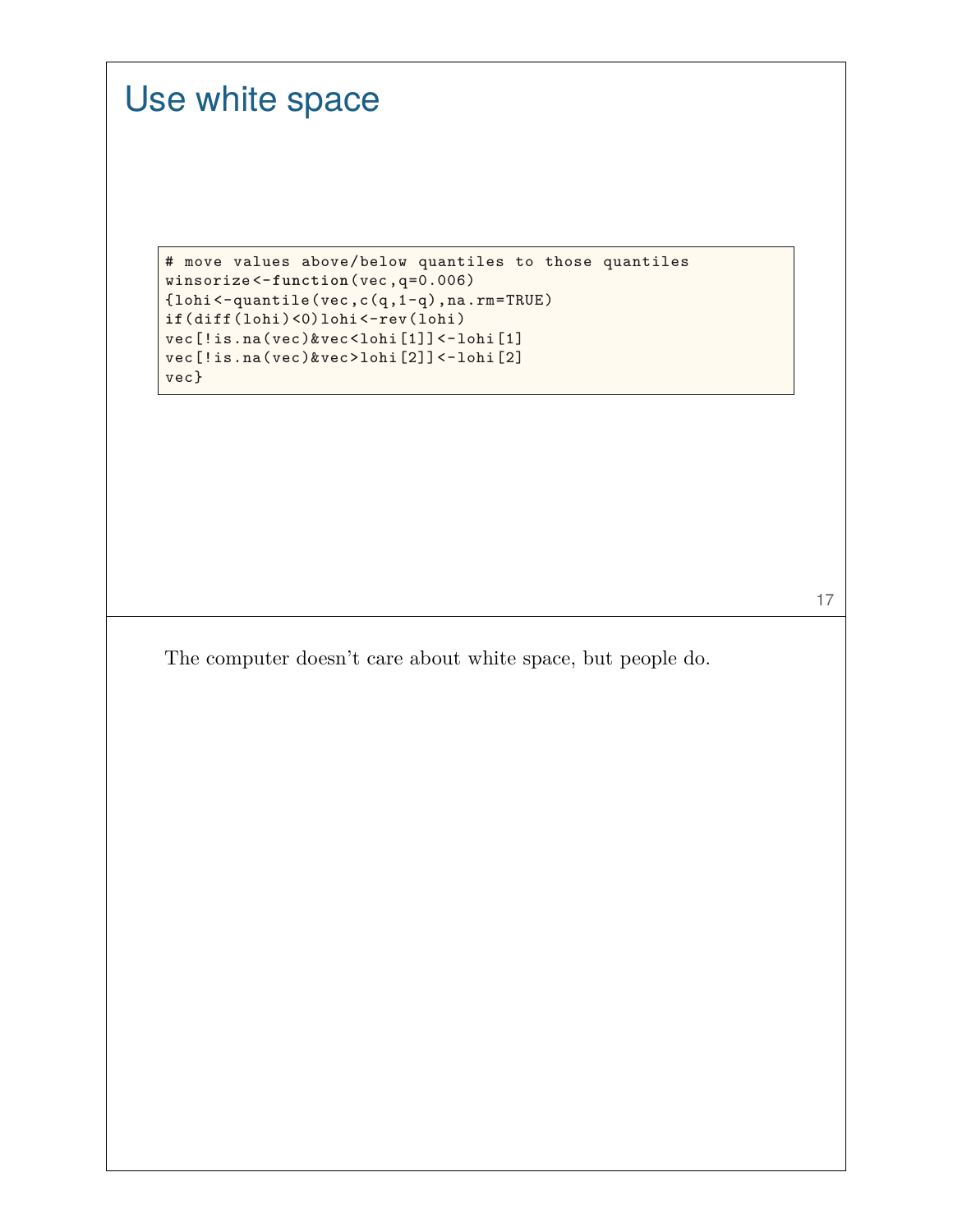## Don't let lines get too long

```
get_grid_index <-
function(vec, step)
{
 grid <- seq(min(vec), max(vec), by=step)
 index <- match(grid, vec)
  if(any(is.na(index)))
    index <- sapply(grid, function(a,b) { d <- abs(a-b); sampleone(whi
  index
}
```
< 72 characters per line

18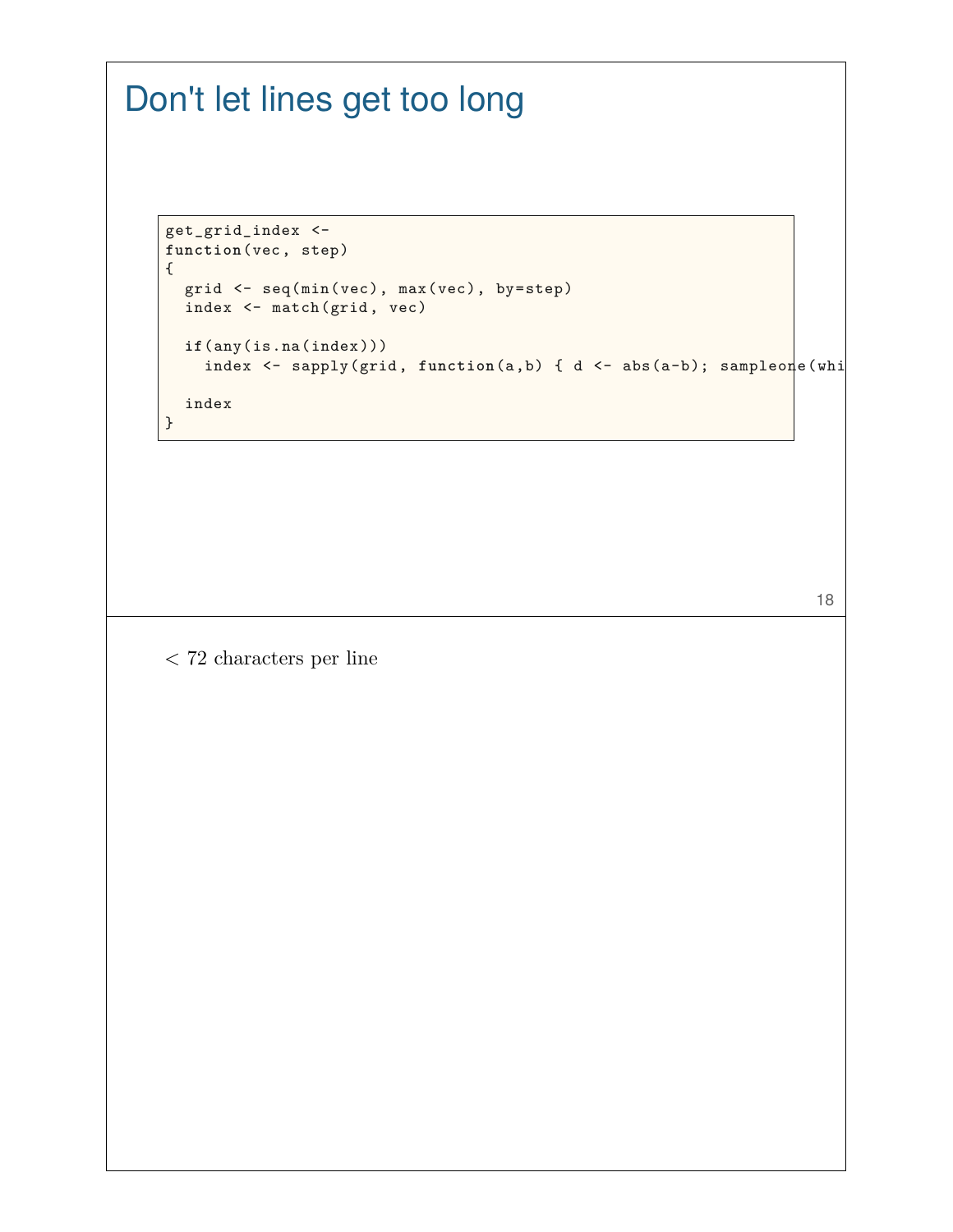```
Use parentheses to avoid ambiguity
    if( (ndraws1==1) && (ndraws2 >1) ) {
    ...
    }
   leftval <- which( (map - start) <=0 )
                                                                  19
   Even if they aren't necessary, they can be helpful to you (or others)
   later.
```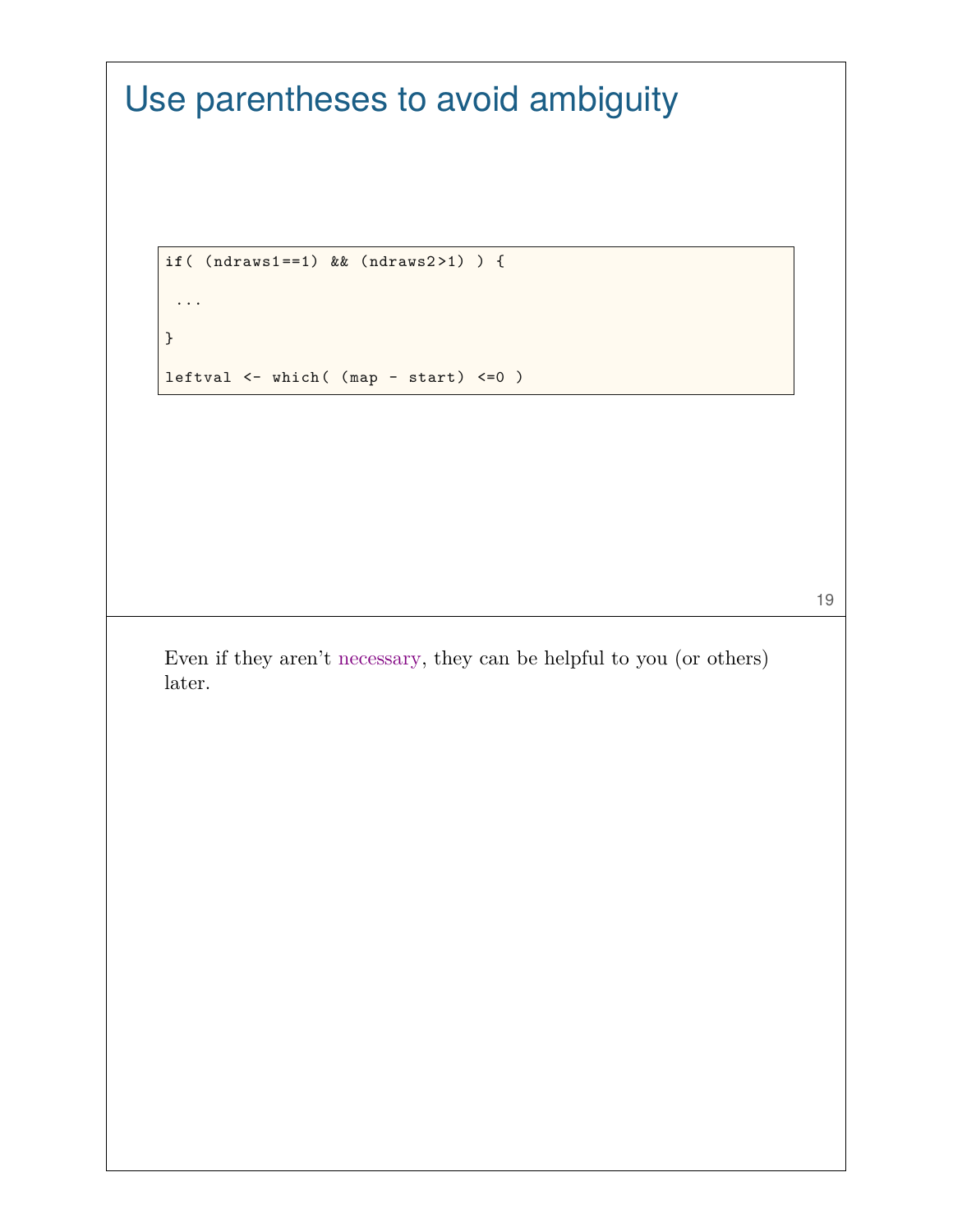#### Names: meaningful

- ▶ Make names descriptive but concise
- $\blacktriangleright$  Avoid tmp1, tmp2, ...
- $\triangleright$  Only use i, j, x, y in the simplest situations
- $\blacktriangleright$  If a function is named  $f_v$ , what might it do?
- $\blacktriangleright$  If an object is called nms, what could it be?
- ▶ Functions as verbs; objects as nouns

I'm terrible at coming up with good names. But it's really important.

Descriptive names make code self-documenting.

If functions are named by what they do, you may not need to explain further.

If the object names are meaningful, the code will be readable as it stands. If the objects are named g, g2, and gg, it'll need a lot of comments.

I admit, I'm a terrible offender in this regard, especially when I'm coding in a hurry. Do as I say, not as I do.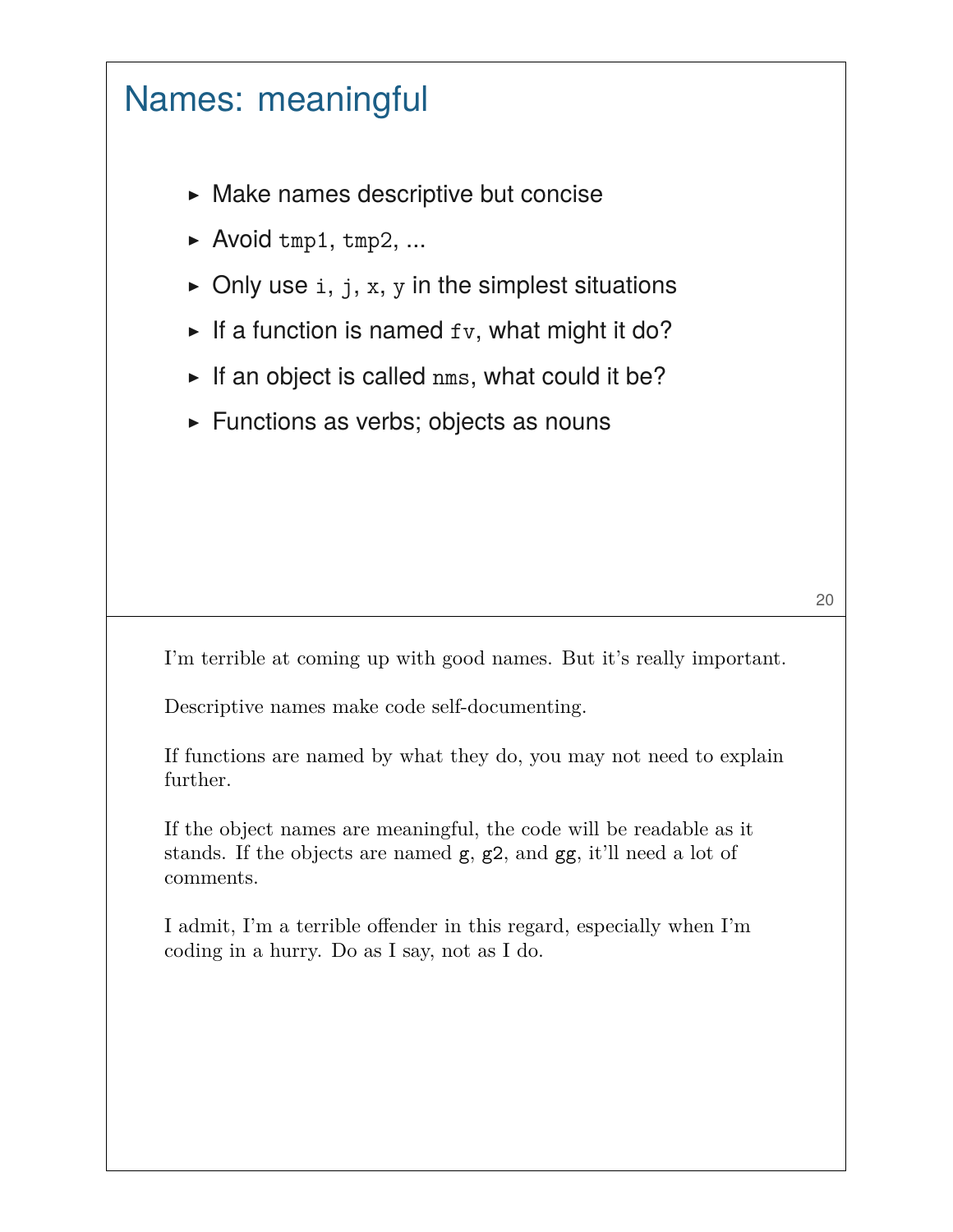

Consistency makes the names easier to remember.

If the names are easier to remember, you're less likely to use the wrong name and so introduce a bug.

And, of course, other users will appreciate the consistency.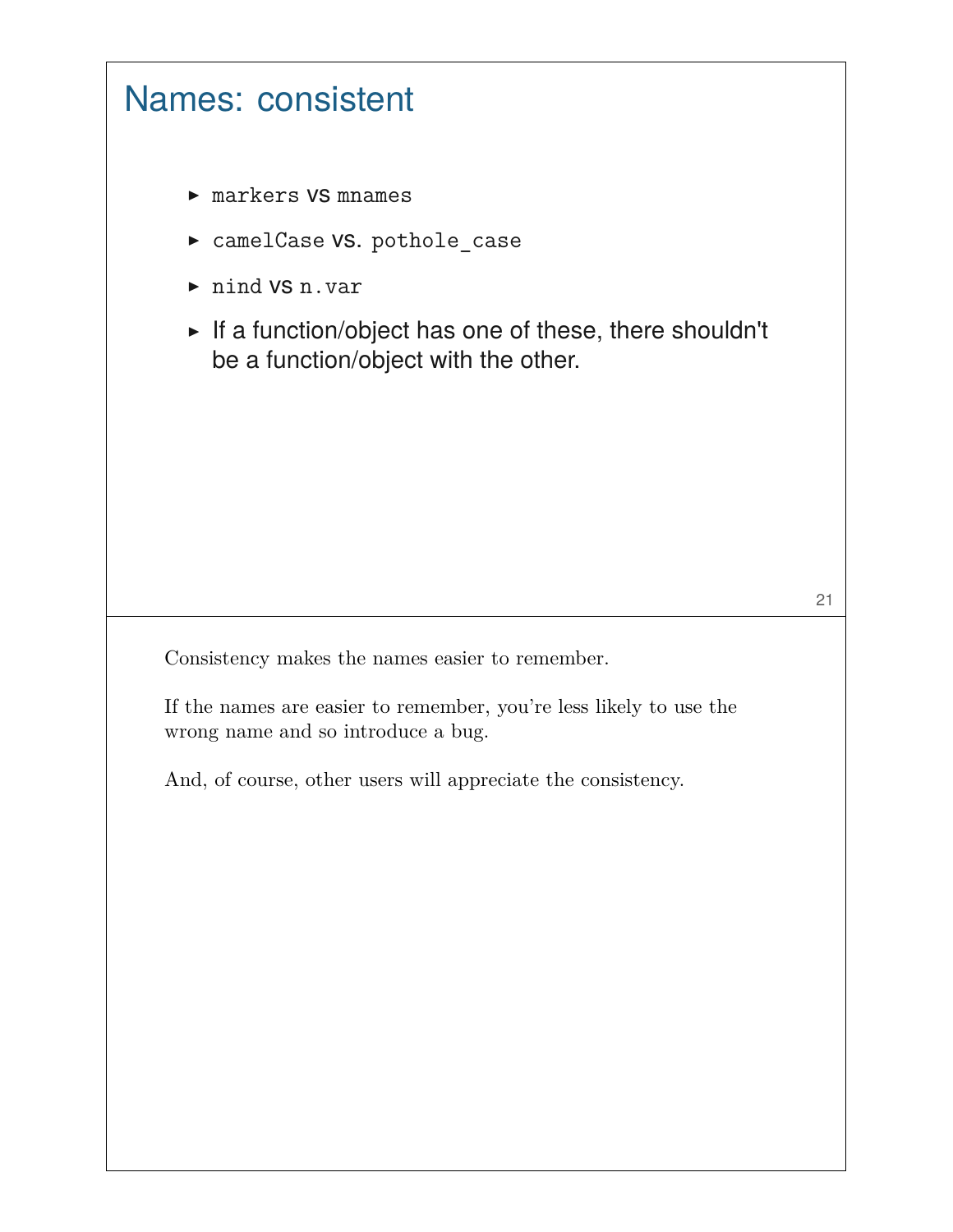## Names: avoid confusion

- ▶ Don't use both total and totals
- ▶ Don't use both n.cluster and n.clusters
- ▶ Don't use both result and results
- ▶ Don't use both Mat and mat
- $\blacktriangleright$  Don't use both g and gg

Don't use similar but different names, in the same function or across functions.

It's confusing, and it's prone to bugs from mistyping.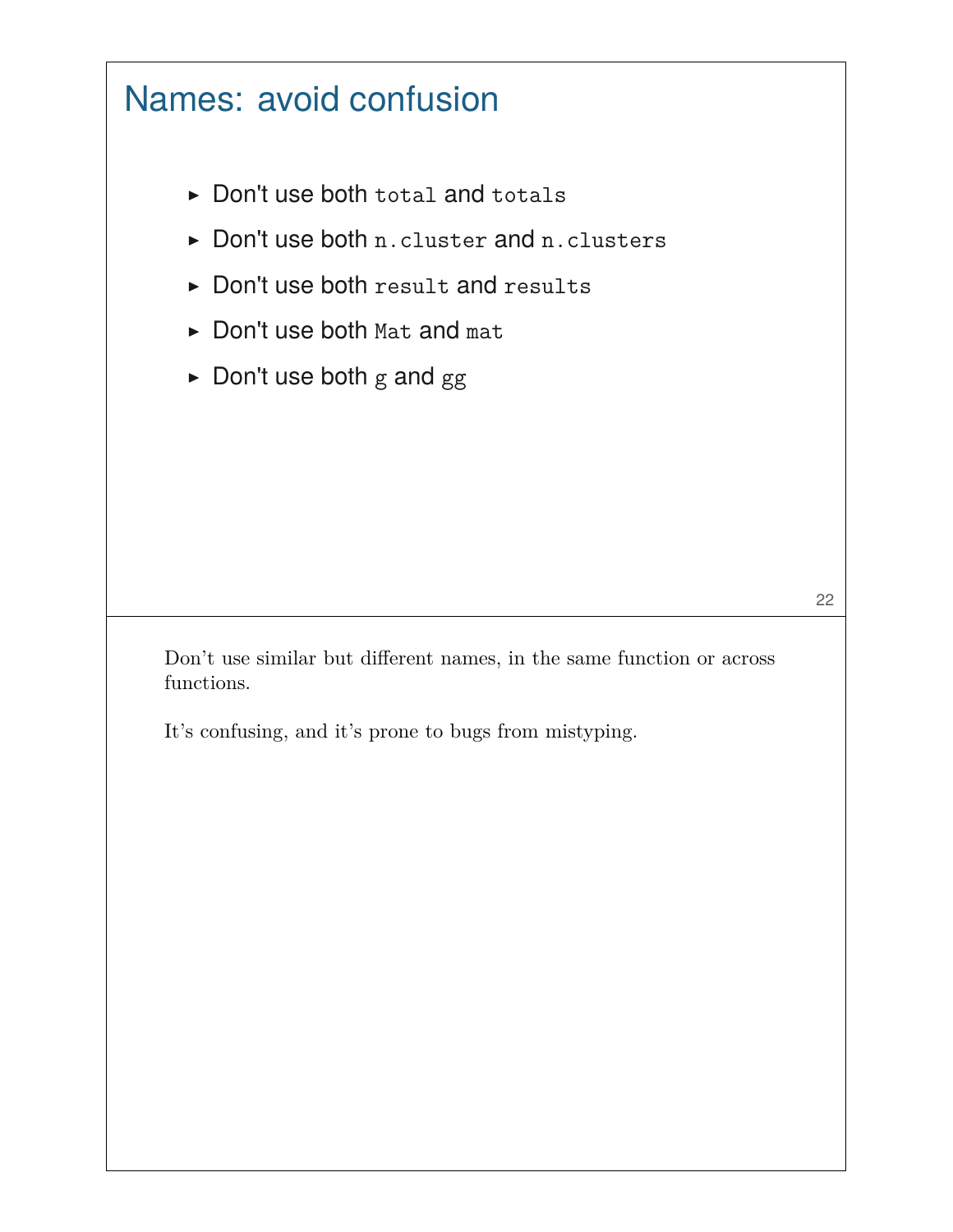| Don't be cute                                                                                                                                                                             |
|-------------------------------------------------------------------------------------------------------------------------------------------------------------------------------------------|
| Follow<br><b>Richie Cotton</b><br>@richierocks<br>Giving myself Best Named Function Award for<br>drop_the_bom that removes byte order marks from<br>UTF-8 files.<br>5:17 AM - 11 Oct 2013 |
| <b>1 RETWEET 1 FAVORITE</b>                                                                                                                                                               |
| <b>@richierocks</b><br>23                                                                                                                                                                 |
| drop_the_bom might actually be quite memorable, which would make<br>it a good choice.<br>And think of knitr: knit, purl, spin, stitch. Those work.                                        |
| But generally I'd say: be direct rather than cute. Perhaps<br>remove_byteorder_marks                                                                                                      |
|                                                                                                                                                                                           |
|                                                                                                                                                                                           |
|                                                                                                                                                                                           |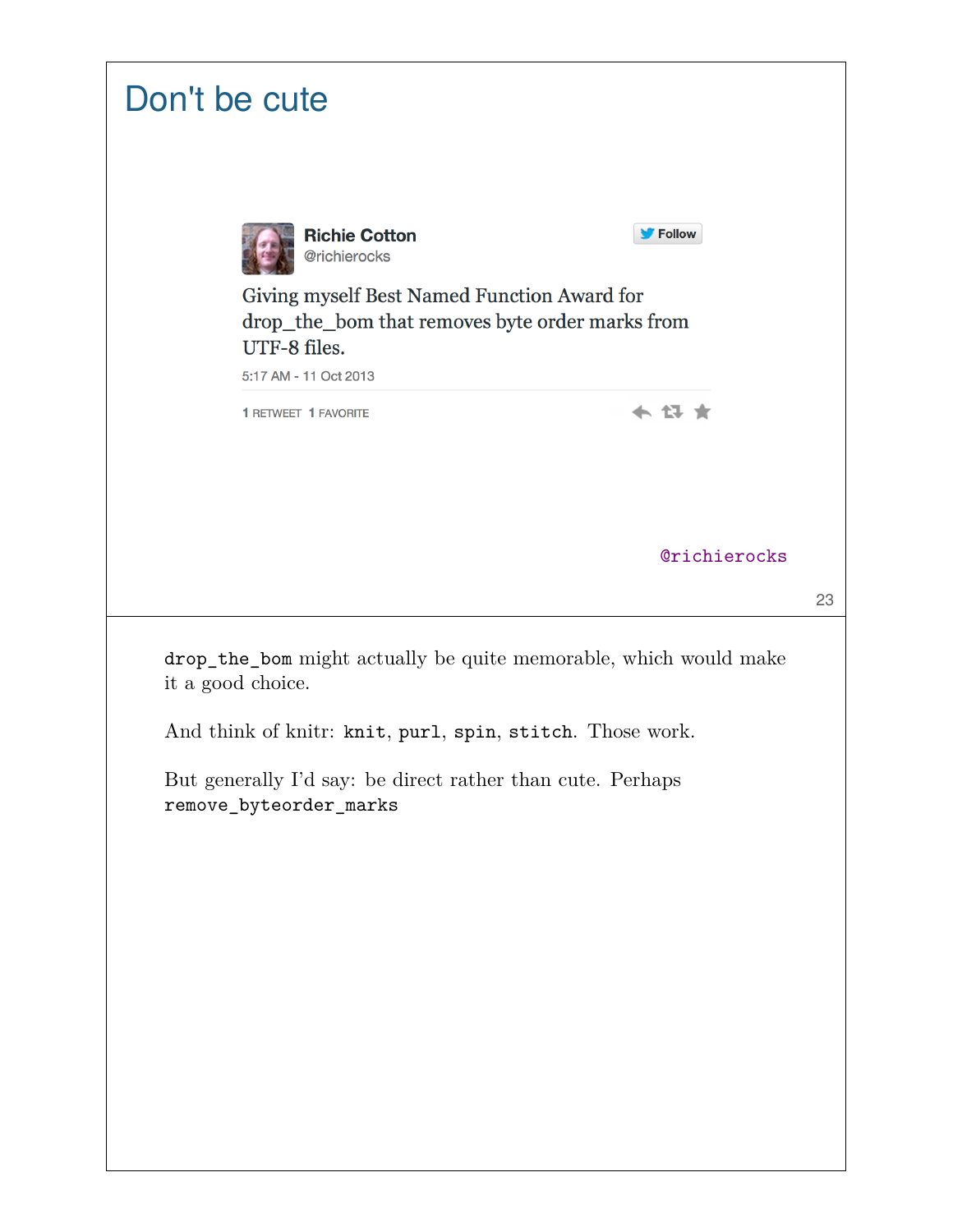## **Comments**

- $\triangleright$  Comment the tricky bits and the major sections
- $\triangleright$  Don't belabor the obvious
- ▶ Don't comment bad code; rewrite it
- $\triangleright$  Document the input/output and purpose, not the mechanics
- $\triangleright$  Don't contradict the code
	- this happens if you revise the code but don't revise the related comments
- $\triangleright$  Comment code as you are writing it (or before)
- $\triangleright$  Plan to spend 1/4 of your time commenting

24

Some things are tricky and deserve explanation, so that when you come back to it, you have a guide.

But in many cases, code can be rewritten to be clear and self-documenting.

Commenting takes time. And no one ever goes back and adds comments later. It's another one of those "invest for the future" type of things.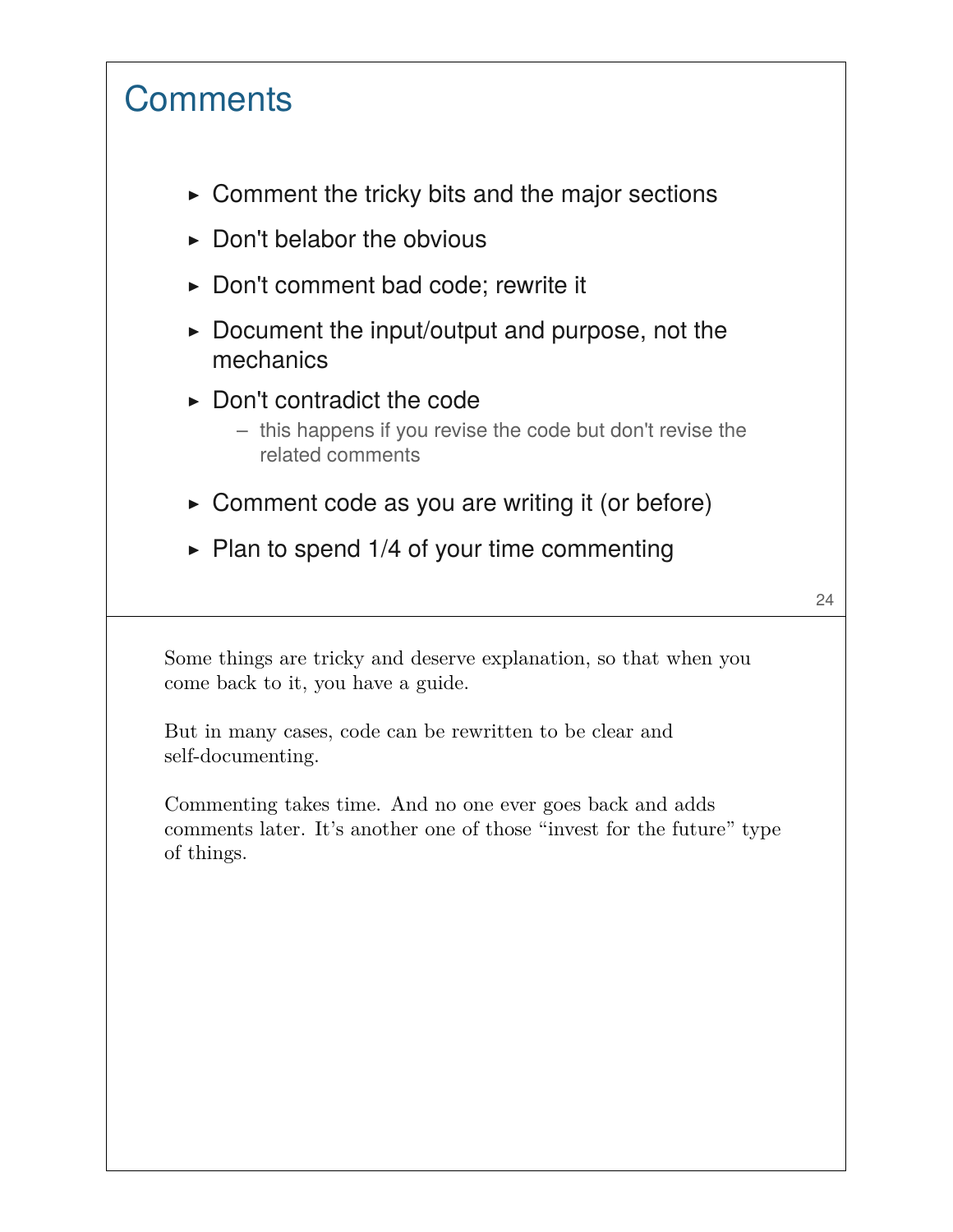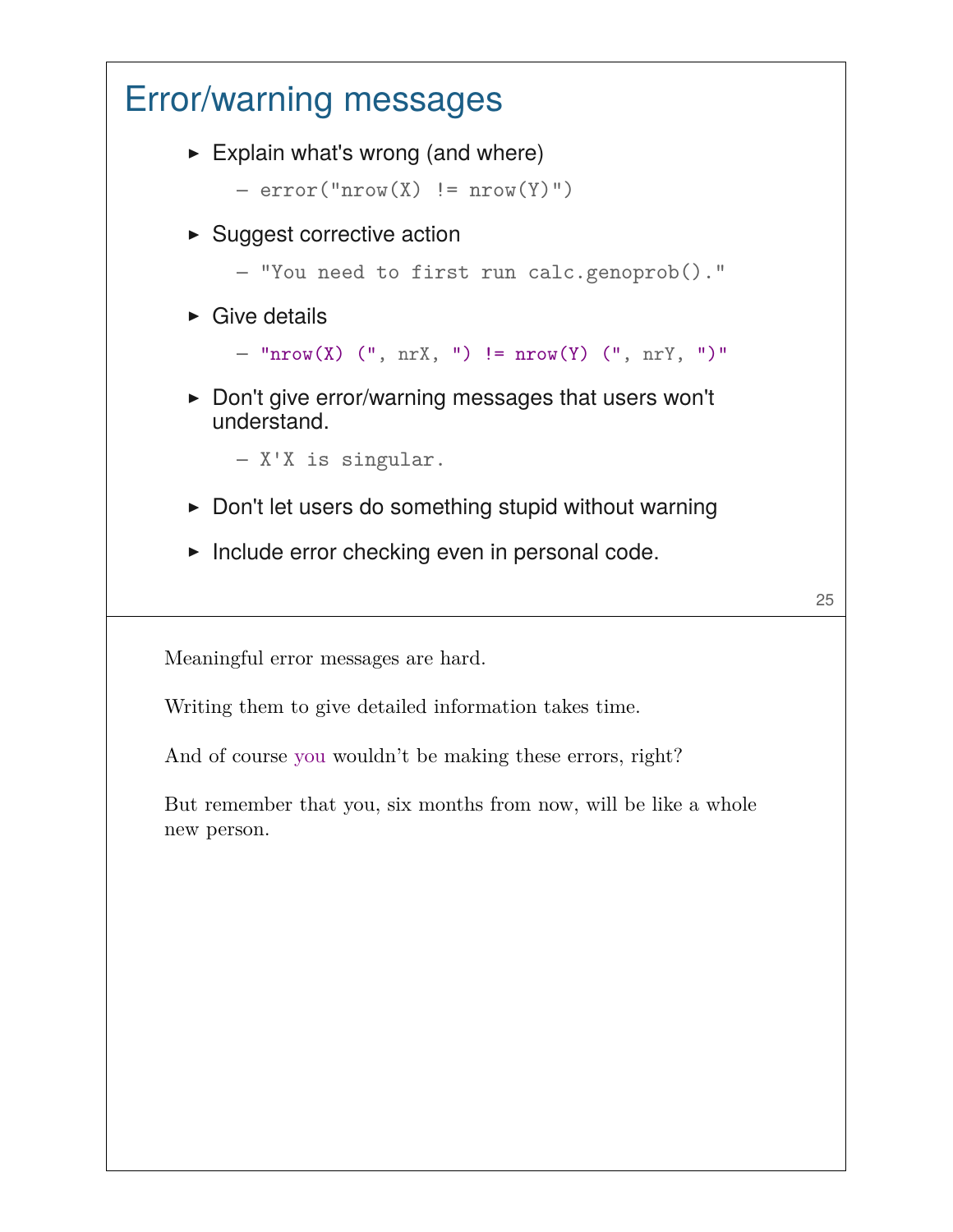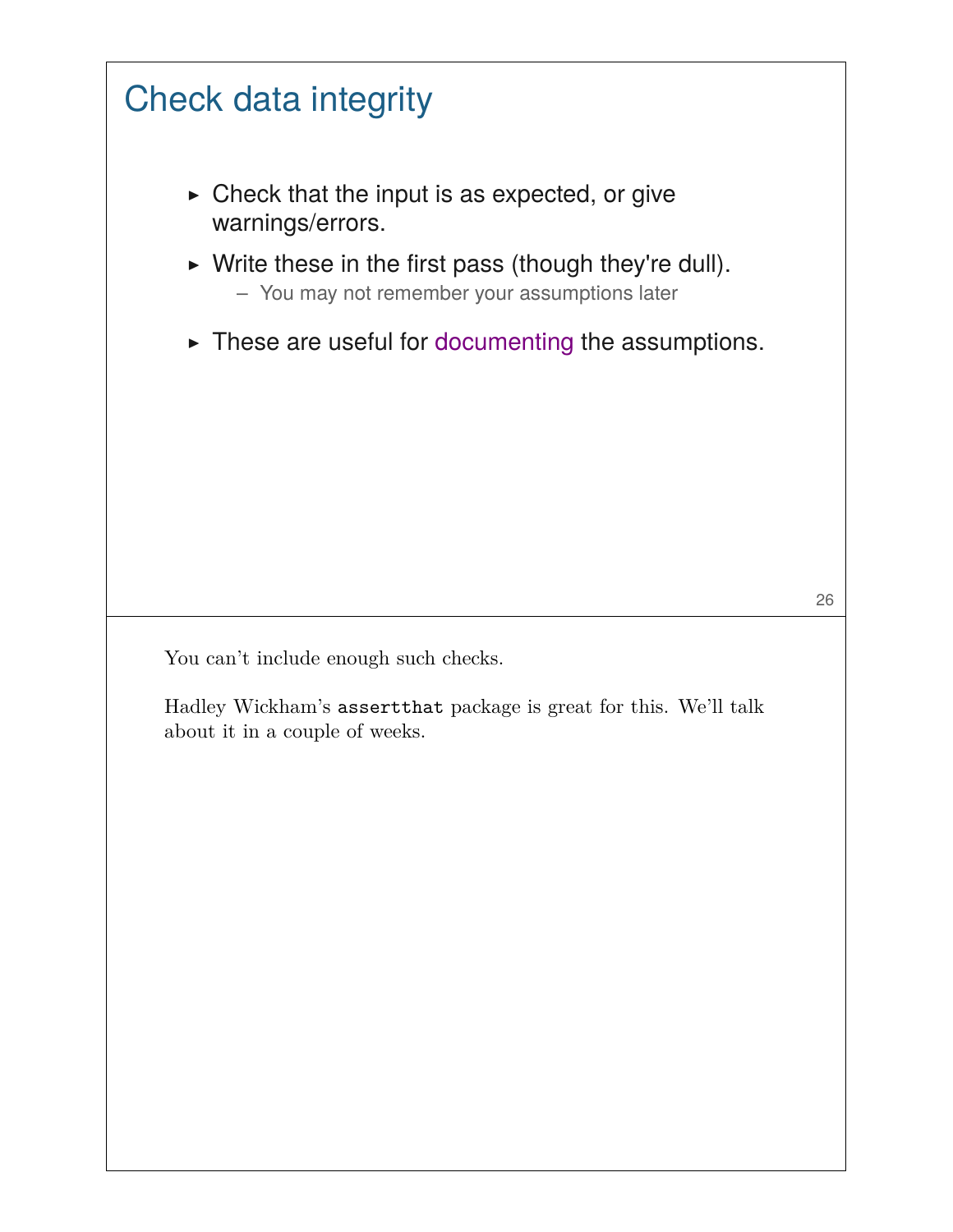## Program organization

- $\triangleright$  Break code into separate files (say 300 lines?)
- $\blacktriangleright$  Each file includes related functions
- $\blacktriangleright$  Files should be named meaningfully
- $\blacktriangleright$  Include a brief comment at the top.

My  $R/dt$  package has some really long files, like  $util.R$ , which seemed like a good idea at the time. I have to use a lot of grep to find things. And there are plenty of functions in there that I have totally forgotten about.

I used to make really long boiler-plate comments at the top of each file. That means that you always have to page down to get to the code. Now I try to write really minimal comments.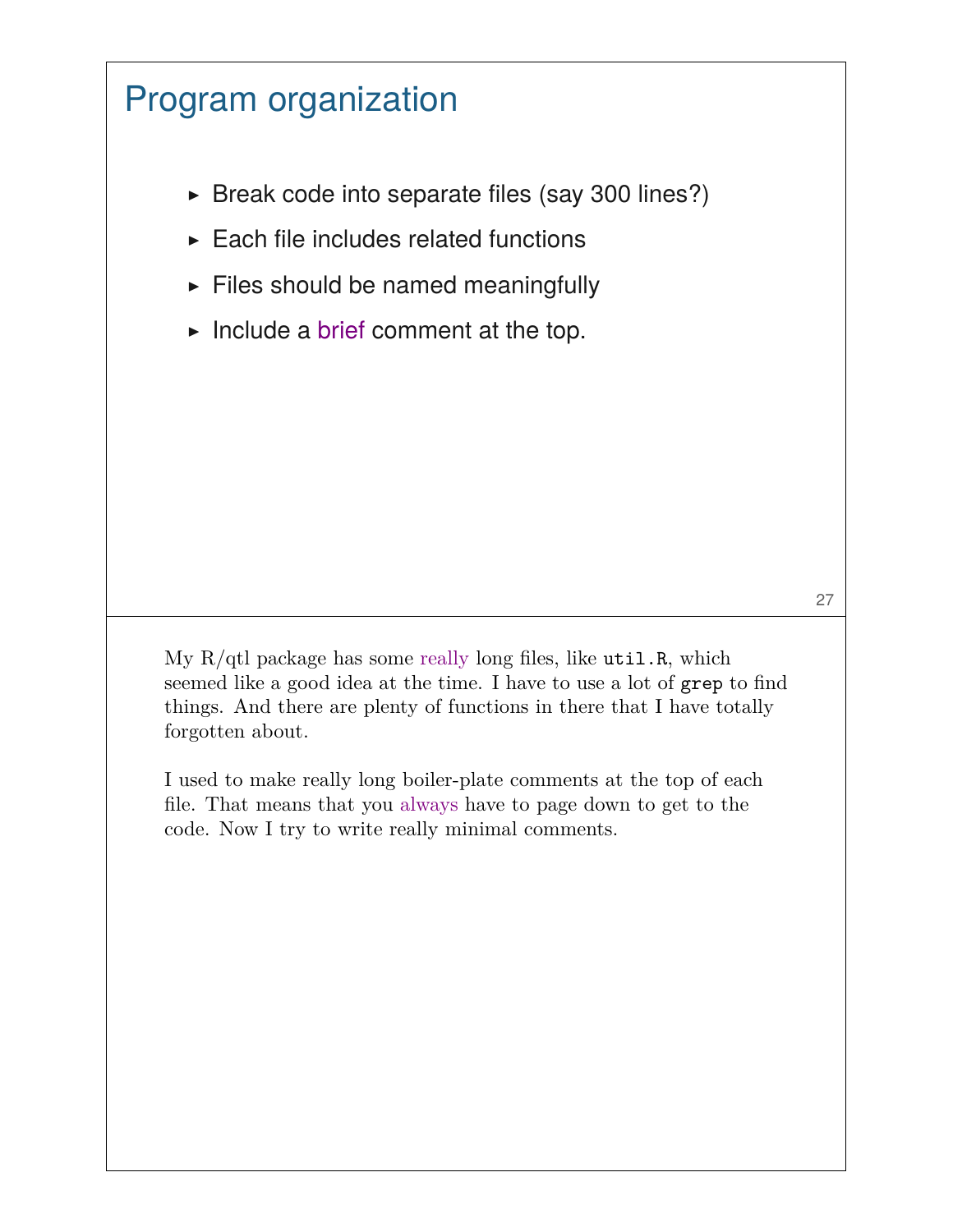```
Create an R package!
      \triangleright Make a personal package with bits of your own code
      ▶ Mine is R/broman, github.com/kbroman/broman
    # qqline corresponding to qqplot
    qqline2 <- function(x, y, probs = c(0.25, 0.75), qtype = 7, ...)
    {
      stopifnot(length(probs) == 2)
      x <- quantile(x, probs, names=FALSE, type=qtype, na.rm = TRUE)
      y <- quantile(y, probs, names=FALSE, type=qtype, na.rm = TRUE)
      slope \leftarrow diff(y)/diff(x)
      int < -y[1L] - slope*x[1L]abline(int, slope, ...)
      invisible(c(intercept=int, slope=slope))
    }
```

```
28
```
R packages are great for encapsulating and distributing R code with documentation.

Every R programmer should have a personal package containing the various functions that they use day-to-day.

We'll talk about writing R packages next week. It's really rather easy.

I give an example here of one function in my R/broman package. Some of the earlier examples are in this package.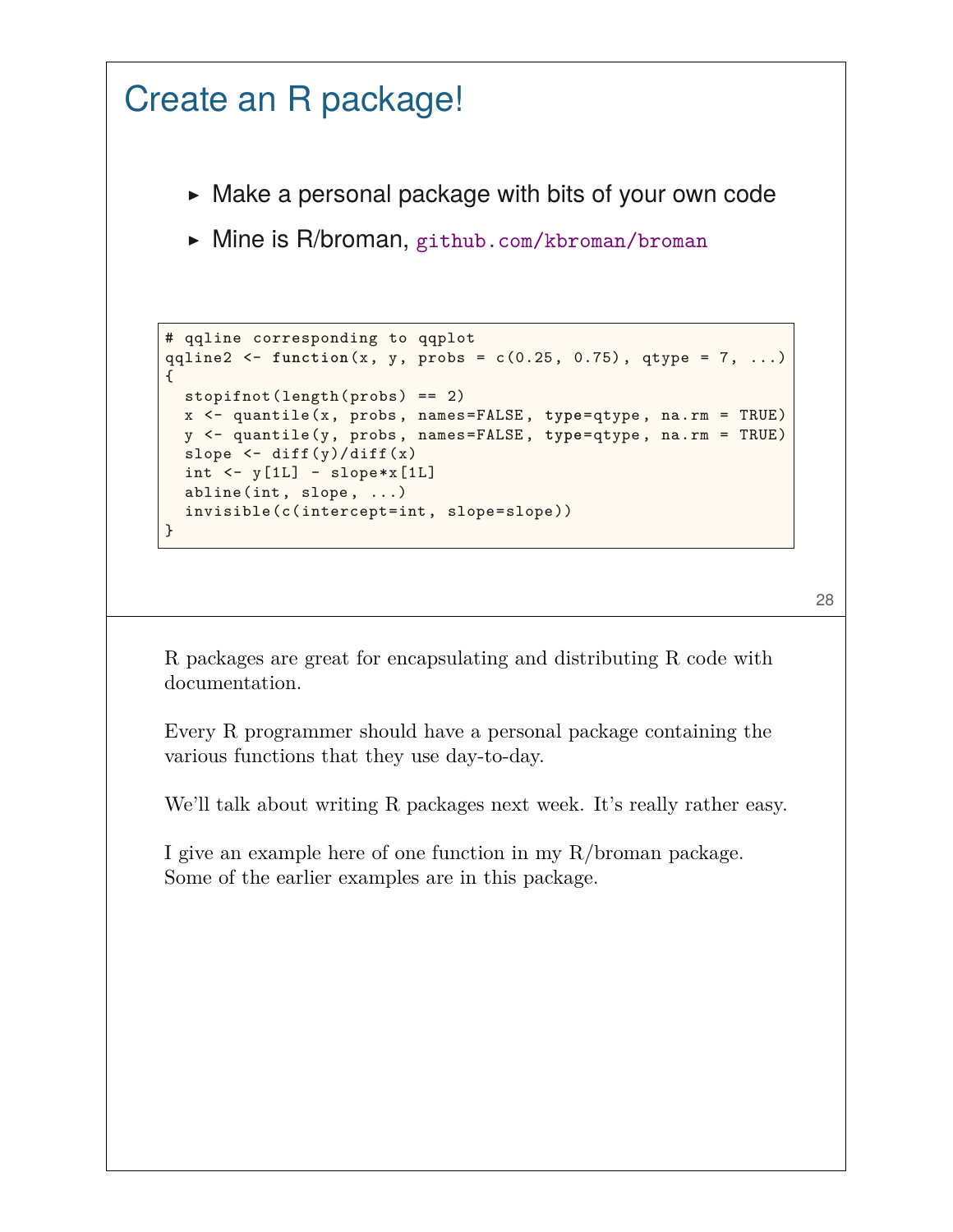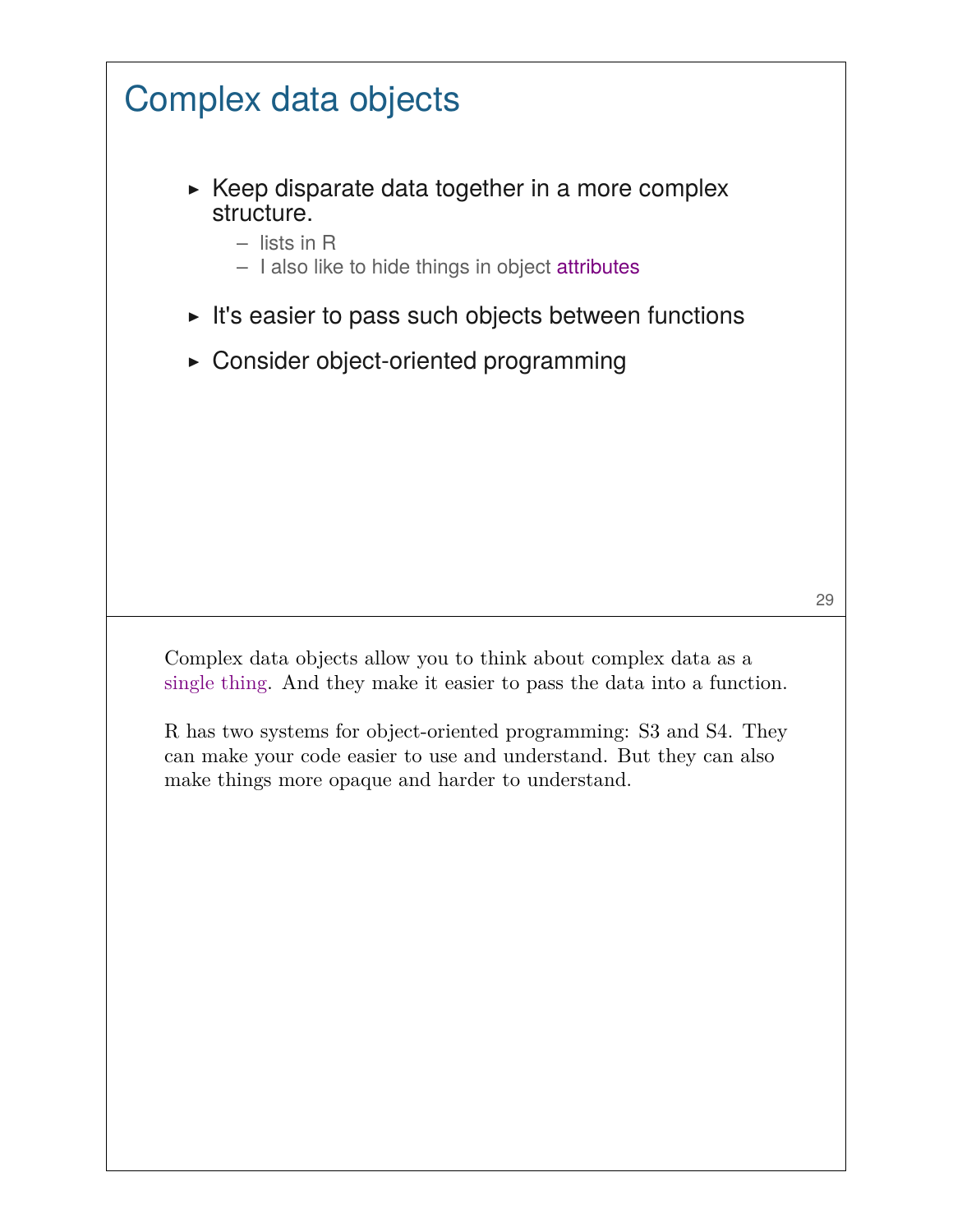# Avoiding bugs

- $\blacktriangleright$  Learn to type well.
- $\blacktriangleright$  Think before you type.
- ▶ Consider commenting before coding.
- ▶ Code defensively
	- Handle cases that "can't happen"
- $\triangleright$  Code simply and clearly
- $\triangleright$  Use modularity to advantage
- $\triangleright$  Think through all special cases
- $\triangleright$  Don't be in too much of a hurry

30

Writing clear code will make it easier to find bugs, but we also want to avoid introducing bugs in the first place. These are my strategies; They are useful when applied.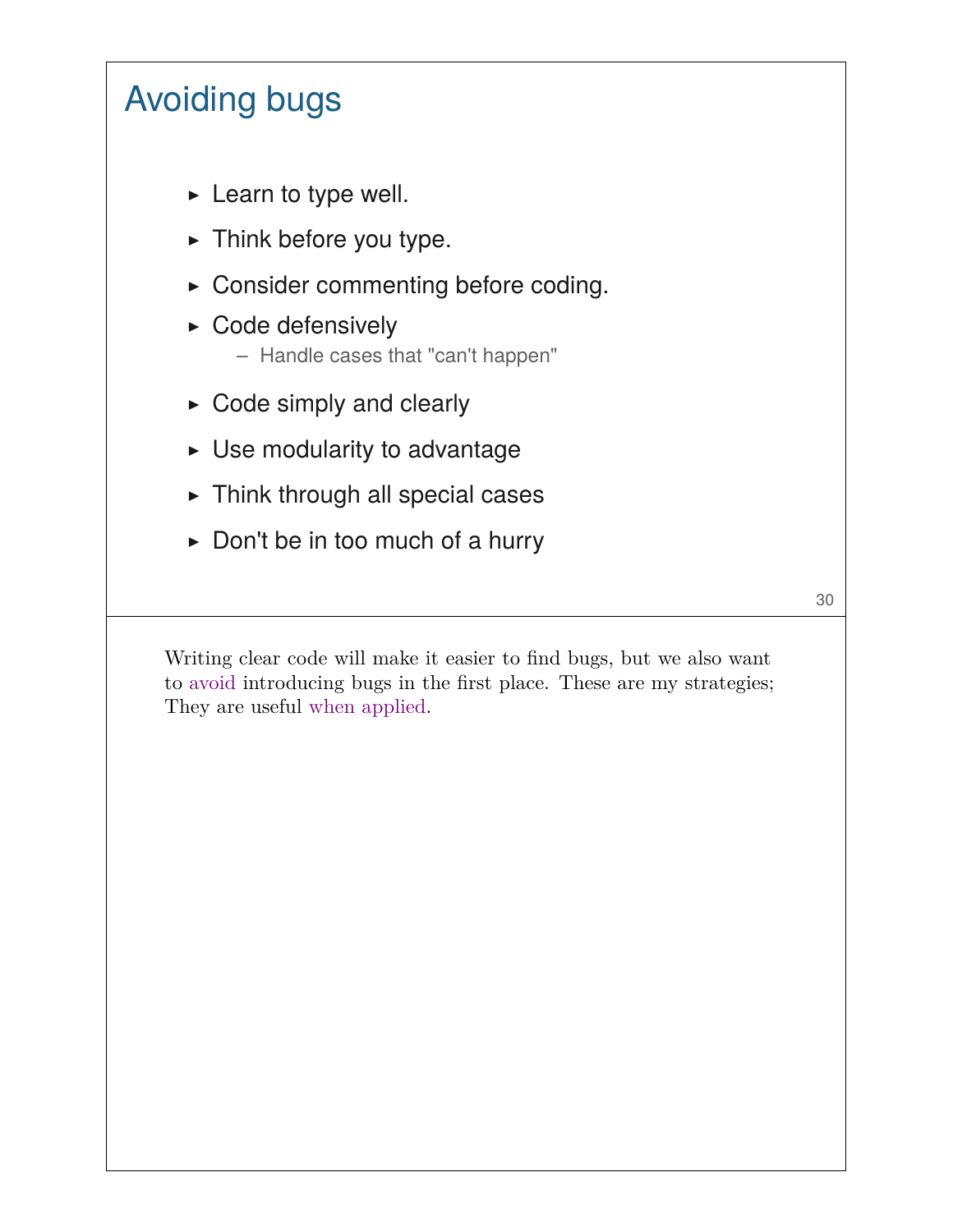#### Basic principles  $\triangleright$  Code that works No bugs; efficiency is secondary (or tertiary)  $\triangleright$  Readable Fixable; extendible  $\triangleright$  Reusable Modular; reasonably general  $\triangleright$  Reproducible Re-runnable ▶ Think before you code More thought  $\implies$  fewer bugs/re-writes ▶ Learn from others' code R itself; key R packages

31

It seems useful to repeat these basic principles.